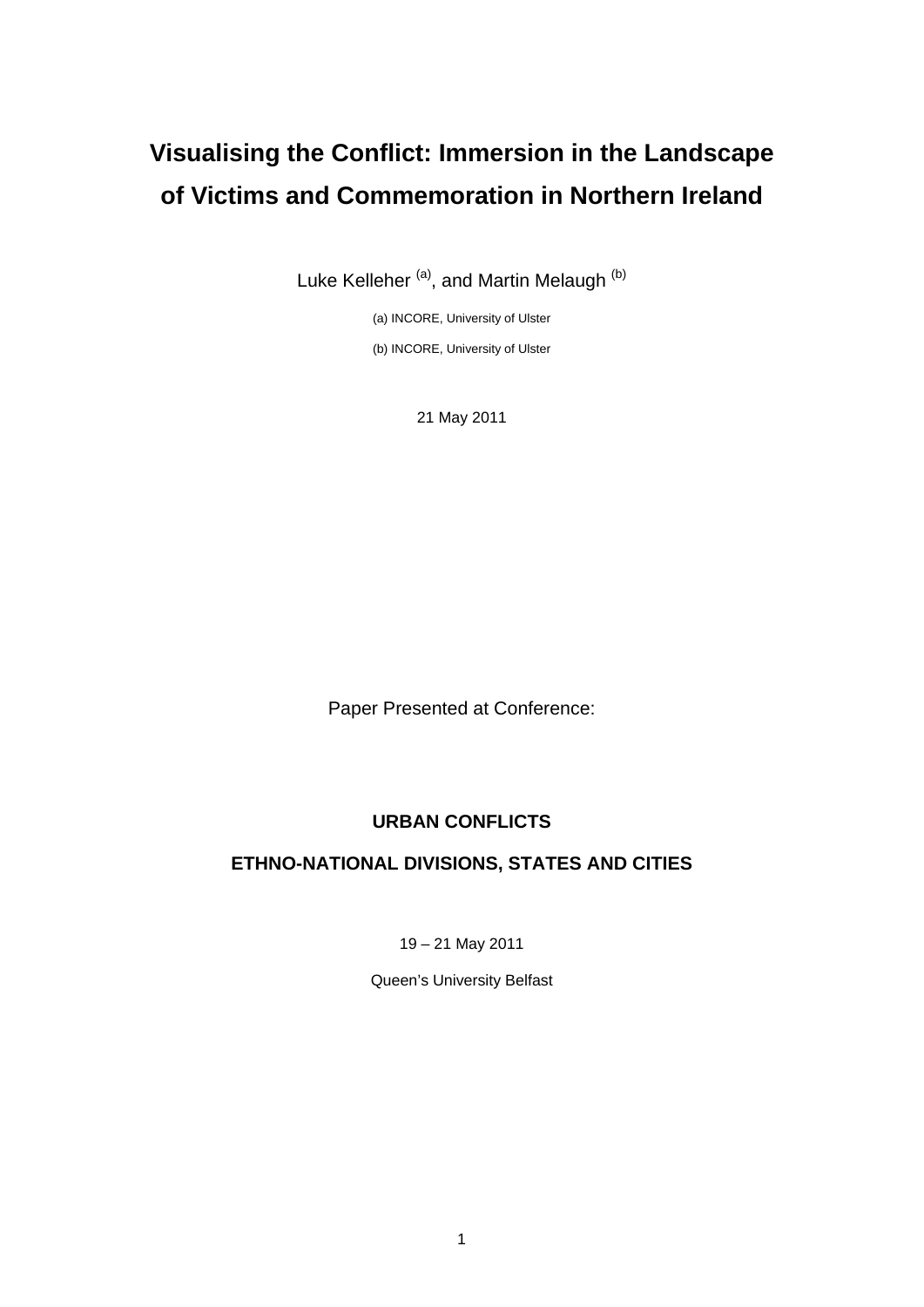# **Abstract**

The University of Ulster received funding from the Arts and Humanities Research Council (AHRC) to undertake a two-year project entitled 'Remembering': Victims, Survivors and Commemoration in Northern Ireland. The project resulted in a digital archive related to the issues surrounding victims in the region. A team of researchers based at the Magee campus of the university documented the developments that have taken place in this subject area since 1997. Information that was collected during the project was made available through the existing CAIN Web site [\(cain.ulster.ac.uk\)](http://cain.ulster.ac.uk/index.html). CAIN (Conflict Archive on the INternet) is a Web site which provides a wide range of information and source material on the Northern Ireland conflict and politics in the region from 1968 to the present. The CAIN Web site has been available on-line since 1997.

Following the completion of the original project the AHRC announced additional capital funding and called for proposals to the Digital Equipment and Database Enhancement for Impact (DEDEFI) Scheme. CAIN submitted a proposal for a second project which was designed to improve the access to, and the impact of, the databases which were compiled during the first project. Crucial to its success was the provision of a visual dimension enhancing the databases collected during the first project. These databases included a new database of information and photographs of physical memorials across Northern Ireland, and an updated version of Malcolm Sutton's Index of Deaths which included recently obtained latitude and longitude co-ordinates. A key element of the second project involved mapping location data related to victims and commemoration onto the Web. This was undertaken using both Google maps/earth and Geographic Information Systems (GIS) to locate and add the latitude and longitude values for each record in the databases. GIS software was also used to analyse the data and to produce high quality maps. These maps show the location of deaths and memorials related to the conflict, correlated with various socio economic factors. They are designed to provide a spatial dimension and context for the data which they exhibit. This paper discusses the techniques used to create these maps and highlights some of the key findings to arise from them. An additional element of the project was the development of a virtual educational space in Second Life. The project has produced innovative material, which will be made publicly available on the CAIN website during 2011, and insights for those studying or researching the conflict within and about Northern Ireland.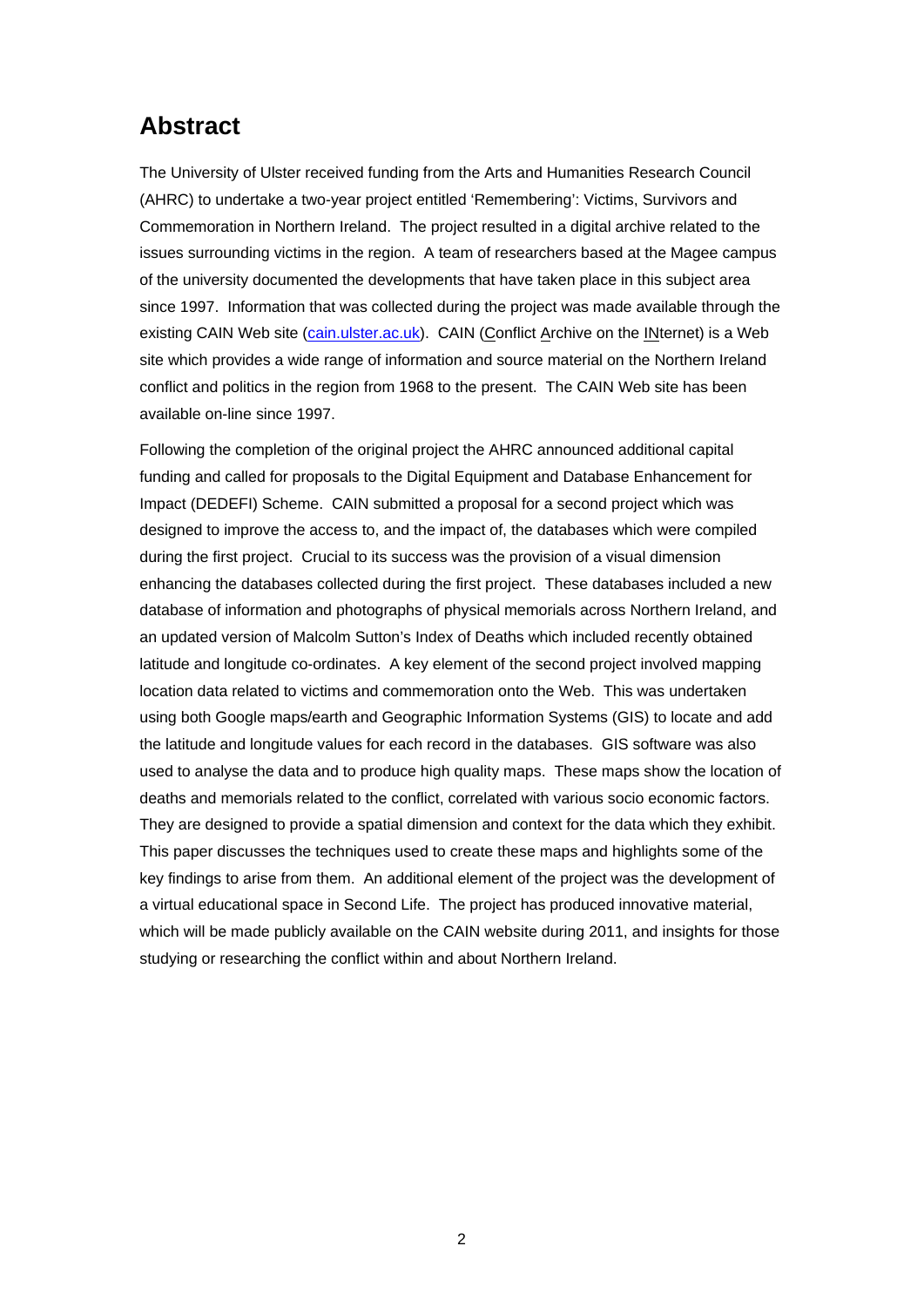### **Introduction**

In 1997 the then Secretary of State for Northern Ireland, Marjorie ('Mo') Mowlam, appointed Sir Kenneth Bloomfield to consider how the issues of victims and survivors of the Northern Ireland conflict might be addressed (McDowell 2007). Bloomfield's Report *We Will Remember Them* (Bloomfield 1998) represented the first major initiative on the issue by the British government. This process ran alongside the negotiations that led to the Good Friday Agreement. Since 1997 the issue of victims has been a dominant theme in the political discourse of Northern Ireland. Policy initiatives have included: the appointment of a Minister for Victims; the setting up of the Victims Liaison Unit; the Victims Unit; various consultations; the establishment of the Historical Enquiries Team (HET); reviews of the Criminal Injuries Compensation Scheme; funding of various groups, agencies and organisations who worked with victims and survivors; the establishment of the Victims' Commissioners; and the Consultative Group on the Past (Nagle 2009). In addition there have been many high profile public Inquiries.

As opposed to the policy initiatives that have been undertaken it is worth noting that there has been no 'truth and reconciliation commission' as has been the case in many countries around the world. Also the British government and the local Stormont administration still struggle with the question of how to deal with the past in such a way that will not place additional strains on the current political arrangements, but which would contribute to reducing the likelihood of the reoccurrence of political violence in the future.

At the grass roots level there have also been developments around the issue of victims and survivors. Since 1998 there was an increase in the number of victims' groups some of whom have led high profile campaigns around victims' issues. In addition there was a noticeable increase in the use of physical memorials (plaques, stones, memorial murals, memorial gardens, etc.) in public places to commemorate those who had been killed during the conflict. These memorials have been mainly erected by family and friends of civilians who were killed, and groups who commemorate Republican and Loyalist paramilitaries who have been killed. Only a smaller number of security force (RUC, UDR, and British Army) memorials are to be found in public spaces; sometimes at the site where the soldier or police officer was killed or located alongside existing war memorials. It would appear that the majority of security force memorials are located in police stations, army bases, Orange halls, Protestant churches, and other private buildings. The decision to locate these memorials indoors is due to concerns over potential politically-motivated damage to the memorials. While all memorials in public places are at risk of common vandalism, many are also the subject of politically motivated attacks. This is especially true of paramilitary memorials and other contentious or high profile memorials.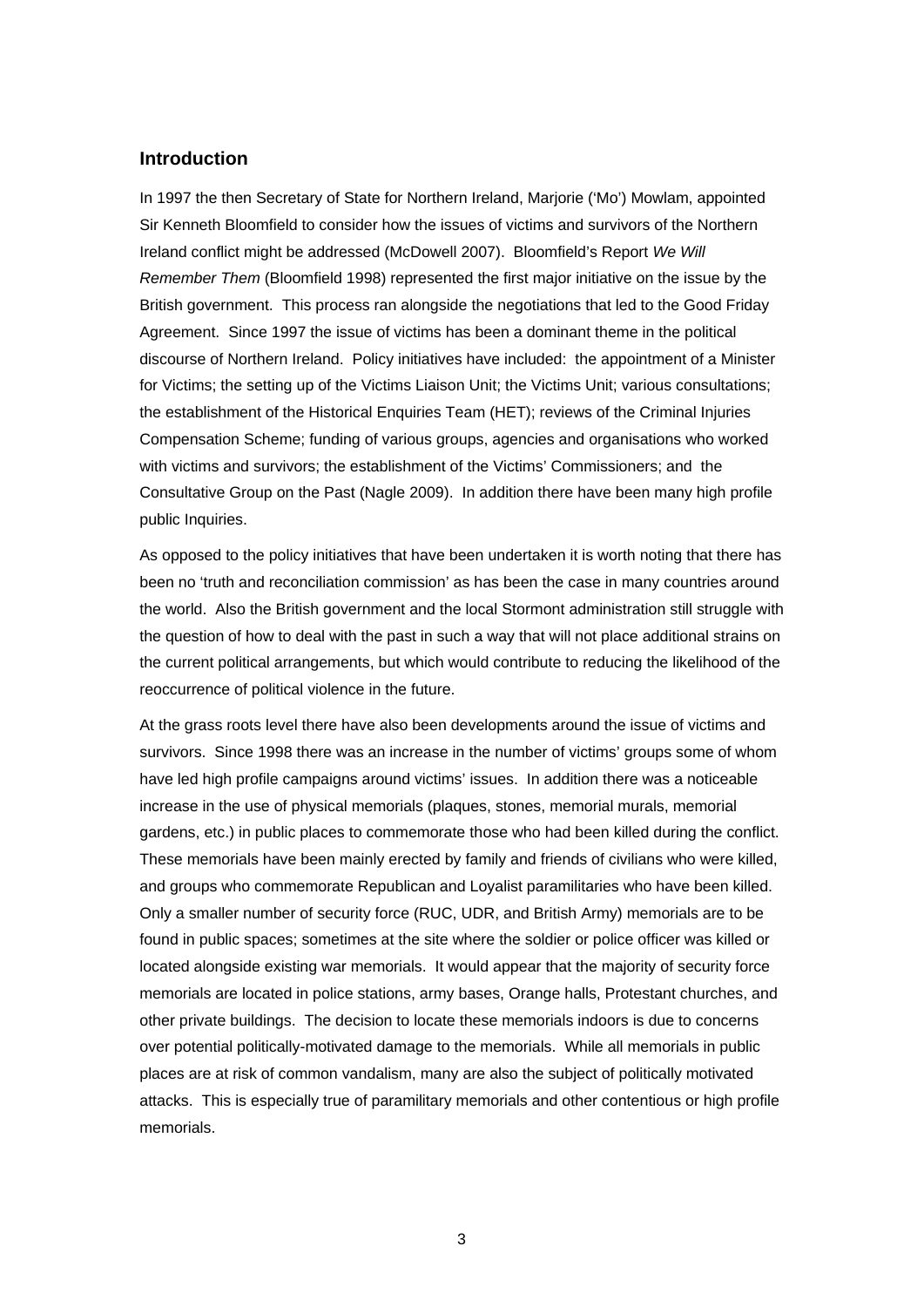The CAIN (Conflict Archive on the INternet; [cain.ulster.ac.uk](http://cain.ulster.ac.uk/)) Web site provides information and source material on the conflict and politics in Northern Ireland. In recent years CAIN received two grants from the Arts and Humanities Research Council (AHRC) to develop resources related to the issue of victims. The first grant was for two years and was awarded in 2006 for work on a project entitled 'Remembering: Victims, Survivors and Commemoration'. The second follow-up grant was awarded in 2010 for a project entitled 'Visualising the Conflict: Immersion in the Landscape of Victims and Commemoration in Northern Ireland'. These two projects are briefly described below.

#### **Victims, Survivors and Commemoration**

This two year AHRC-funded project was undertaken to document the developments that have taken place in the area of victims since 1997 and to build an on-line archive of resources related to the topic. While most of the work related to the conflict within Northern Ireland, the research team also looked at how this issue has been approached in the Republic of Ireland and Britain.

Prior to the beginning of this project there had been some information on the topics of victims and commemoration on the CAIN Web site. However, this project greatly expanded the material with an extensive on-line digital archive of source materials and information [\(cain.ulster.ac.uk/victims\)](http://cain.ulster.ac.uk/victims). Part of the work involved seeking permission to gather and compile information and material that was held by a large number of organisations and individuals. Some of this information was only available in paper format and it was converted into a digital format. In addition the project also generated new material. For example, the team compiled a searchable database of information and photographs on the physical monuments to the victims of the conflict. As part of the data gathering, GPS co-ordinates were collected for over 450 physical memorials located in public spaces, mainly in Northern Ireland.

Information contained in the archive helps to document the process by which society in Northern Ireland has so far addressed the complex issues surrounding victims, survivors and commemoration. The information is now freely and readily available to a world-wide audience through the CAIN site. The lessons learnt in Northern Ireland are of interest not only to an academic audience but also to policy makers, non-governmental organisations, community leaders and others.

A further aim of the project was to secure the long-term preservation of the digital material. The University of Ulster is committed to ensuring that all the contents of the CAIN site remain available to users of the site into the long term. In addition the CAIN site was selected to participate in the UK Web Archive (webarchive.org.uk - formerly the UK Web Archiving Consortium Project) and as such the contents of the site are regularly archived.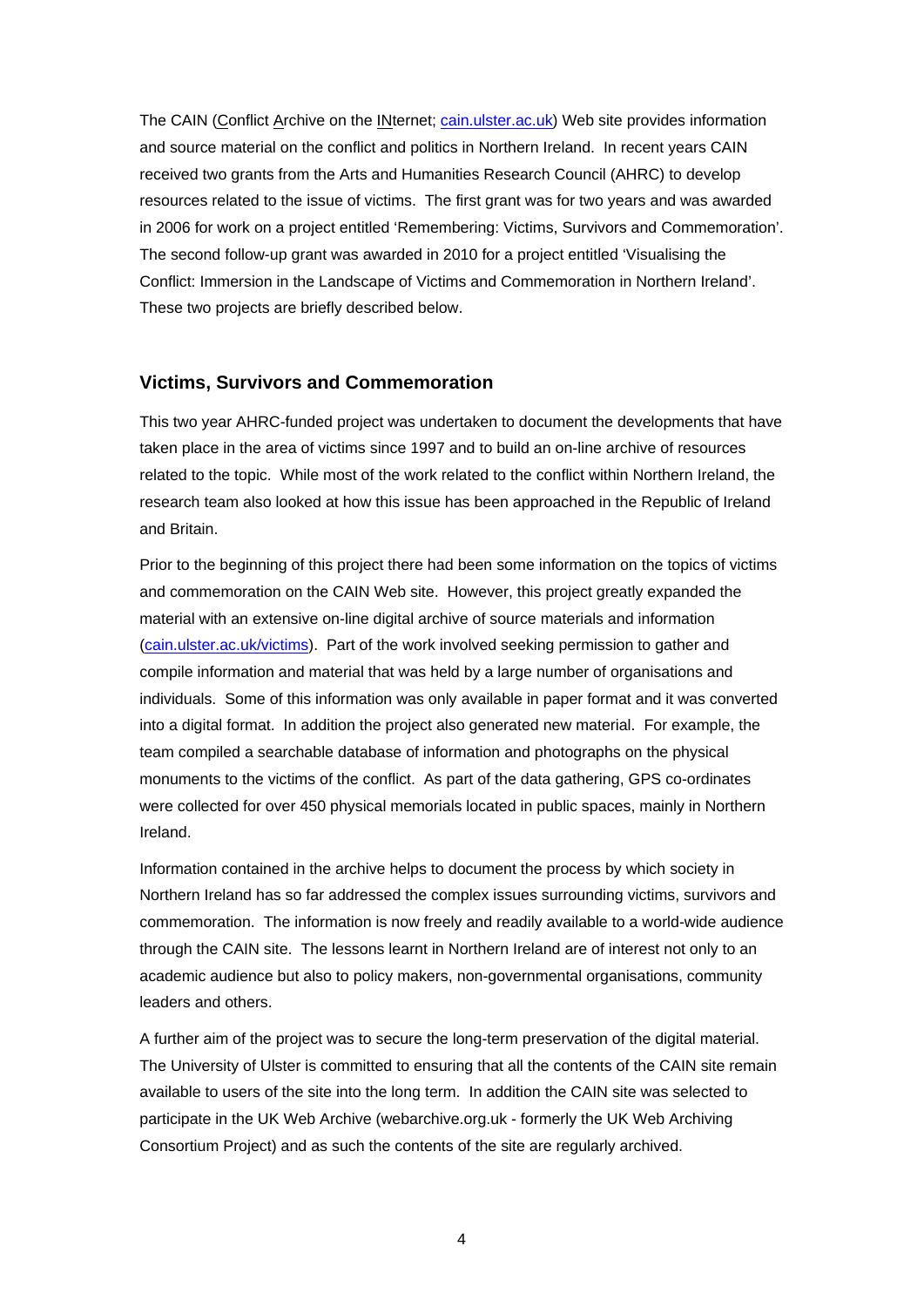# **Visualising the Conflict**

Following the completion of the first AHRC-funded project, the AHRC announced additional capital funding and called for proposals to the Digital Equipment and Database Enhancement for Impact (DEDEFI) Scheme. CAIN submitted a proposal to carry out a one-year project and was given an award in 2010.

The second project was designed to improve the access to, and the impact of, the databases which were compiled during the first project. The first part of the new project involved mapping location data related to victims and commemoration onto the Web. Some of the work involved using proprietary software (Google Maps/Earth) to provide users with enhanced ways of manipulating, visualising and interpreting the data. In addition Geographic Information Systems (GIS) software was used to analyse the data and to produce high quality maps. The second part of the project involved an investigation of the potential use of virtual world technologies, in an educational setting, to allow users to interact with the information contained in the databases and to engage in dialogue with other users about issues related to victims and commemoration.

A new section of the CAIN site containing the outputs of this second AHRC-funded project will be made available later in 2011. When it is launched users will find an interactive Google map displaying information on physical memorials, with links to information on the victims commemorated by particular memorials. There will be a large number of high quality GIS maps, and graphs, displaying information on victims and commemoration correlated with variables such as population densities and deprivation indices. There will also be a description of the virtual educational space that has been created in Second Life (with a backup in OpenSim) and details of the SURL where people can visit the Second Life Island and view the facilities created.

## **Data Sources**

The Visualising the Conflict project extended the potential uses that could be made of some existing databases on CAIN and incorporated data from other publicly available sources. The opportunity for doing this work arose firstly because grid co-ordinates had been collected using a GPS device when the database of physical memorials was compiled, and secondly because X/Y grid co-ordinates had been added to a database of deaths from the conflict. While the grid co-ordinates for the physical memorials had been made available alongside other information when the outputs from the Victims, Survivors and Commemoration project went on-line, this information was not mapped at the time.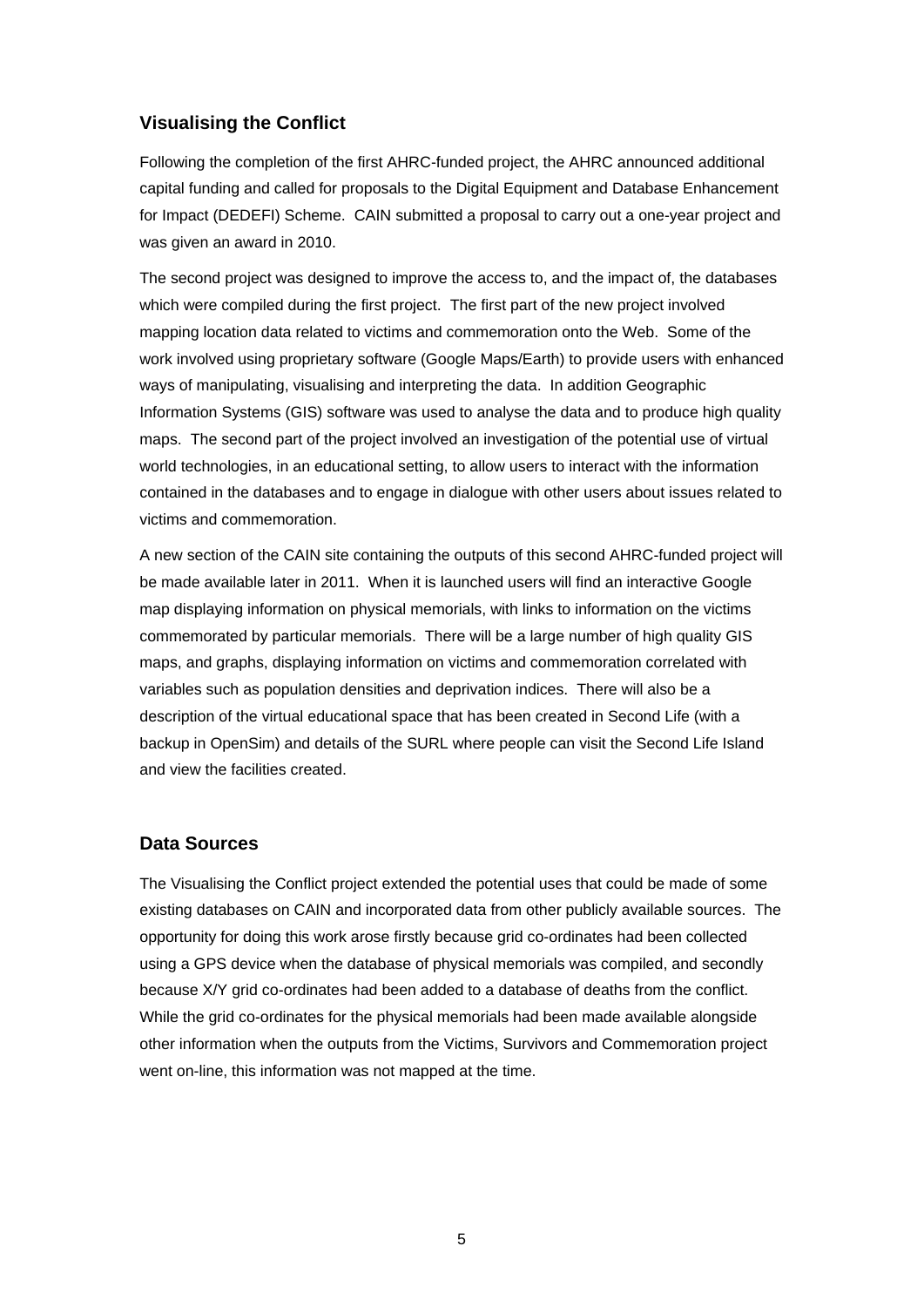#### *Sutton's Index of Deaths*

Staff at CAIN worked with Malcolm Sutton to convert and update the information contained in his 1994 book 'An Index of Deaths from the Conflict in Ireland 1969-1993'. The resulting database was the basis for a section on the CAIN Web site which was first made available in 1999 and then updated to 2001. As a result of extensive feedback on this dataset of deaths (1969-2001) regular corrections are made to the information. There is currently information on 3,528 deaths. While the database initially contained street address information on where the deaths occurred it did not include map co-ordinates. However, in 2008 a research team at Lancaster University provided CAIN with X/Y co-ordinates for the deaths that occurred within Northern Ireland. Location information was obtained from Sutton's Index of Deaths, and then checked against other sources such as 'Lost Lives', and the co-ordinates were estimated using mainly paper maps. Staff at CAIN decided not to release this co-ordinate data until additional checks could be carried out. As part of the Visualising the Conflict project the co-ordinates were converted to decimal latitude and longitude and plotted using GIS and Google maps and Google earth. It was decided that the co-ordinates could be used at ward level, but some of the co-ordinates could be improved upon using more recently available digital mapping sources.

#### *Memorials Database*

As part of the first AHRC project on Victims, Survivors and Commemoration an assessment was made of the then available information on physical memorials in Northern Ireland. There were a number of sources of information on murals (some of which are commemorative memorials) not least the Mural Directory on CAIN (McCormick 2006), a booklet on memorials related to the conflict had been published in 1997 (Leonard 1997), and Sara McDowell had compiled a database, as part of her Ph.D. Thesis, containing information on people killed during the conflict and any memorials commemorating those individuals (McDowell 2006).

However, there was no comprehensive on-line database with information and photographs of physical memorials in Northern Ireland. As the number of physical memorials in public spaces appeared to be on the increase and as the topic of commemoration was a highly contested one in the region, it was decided to try to combine existing information and to expand on that material with a survey of physical memorials. The data gathering exercise took place during the period 2007 to 2009. In addition to photographs of each site and each element of the memorial, it was also decided to use a hand-held GPS device to record the X/Y co-ordinates of the memorial. The memorials were also described and classified according to: physical type (memorial stone, enclosure, garden, plaque, mural, other); nature (civilian, British security, Loyalist, Republican, other); physical materials; setting; and access. The database also contained links to information on the persons commemorated utilising the existing information from Sutton's Index of Deaths, and also the photographs of those killed which had been collected during the project (currently 1,500 images). While not yet fully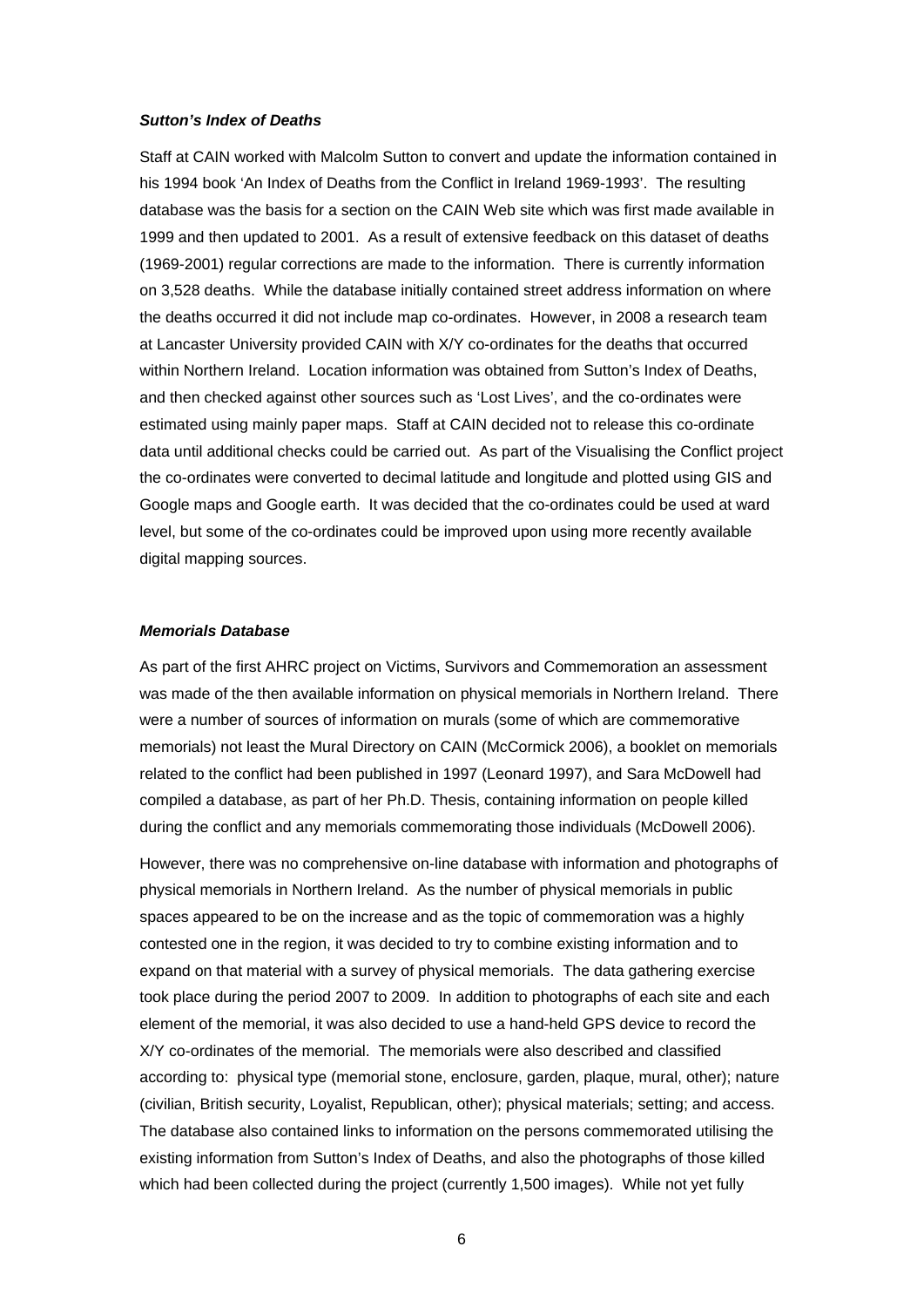completed, many of the inscriptions contained on the memorials have been transcribed and are contained in a searchable field in the database. Some of the memorial sites contain very lengthy inscriptions, often with scores of names and dates, and there are a number that still remain to be transcribed. The immediate aim is to try to expand the database of memorials as new ones appear in public spaces and also to finish adding inscriptions and photographs.

When the new archive of materials related to Victims, Survivors and Commemoration was made available on CAIN in June 2009, the information on X/Y co-ordinates was produced simply as plain text. At the time CAIN did not have the skills or resources to map the information. The second tranche of funding from the AHRC which funded the Visualising the Conflict project allowed CAIN staff to map the information about physical memorials. Some of the outputs from this work are briefly outlined below.

#### *Additional Data Sources – NISRA/EDINA*

In addition to the two databases mentioned previously, a number of other data sources were employed in the study. Socio-economic factors, population density and religious segregation are identified as having a significant influence on the distribution of incidents arising from the conflict (Shirlow 2006). Data relating to each of these factors was exploited in this study using GIS. For representation of deprivation, the Northern Ireland Multiple Deprivation Measure Score (NIMDMS) was used. The Northern Ireland Statistics and Research Agency (NISRA) compile the Northern Ireland Multiple Deprivation Measure (NIMDM) and it provides a detailed indication of deprivation in areas across Northern Ireland. The NIMDM is a combination of seven types or 'domains' of deprivation. To combine the domains, the domain ranks are firstly transformed to an exponential distribution (ranging from 0 to 100) and combined with the following weights: Income Deprivation 25 per cent; Employment Deprivation 25 per cent; Health Deprivation and Disability 15 per cent; Education, Skills and Training Deprivation 15 per cent; Proximity to Services 10 per cent; Living Environment 5 per cent; and Crime and Disorder 5 per cent. The resulting combined score is ranked to give the Multiple Deprivation Measure Rank. The area with the highest rate of deprivation (highest score) is ranked as number 1.

Census data for the year 2001 was accessed from the Northern Ireland Statistics and Research Agency (NISRA) and used for the purposes of calculating religious segregation and population density in this research programme.

One aim of the project was to provide researchers with comprehensive and detailed spatial tools related to exploration of the conflict. In order to achieve this aim, it was decided to map the data on a range of different geographic scales, depending upon the contents of the map. Therefore data was plotted at ward level, super output area level and at one kilometre grid square level. GIS Shapefiles of Northern Ireland for these three geographic scale maps were downloaded from two different sources: the Northern Ireland Statistics and Research Agency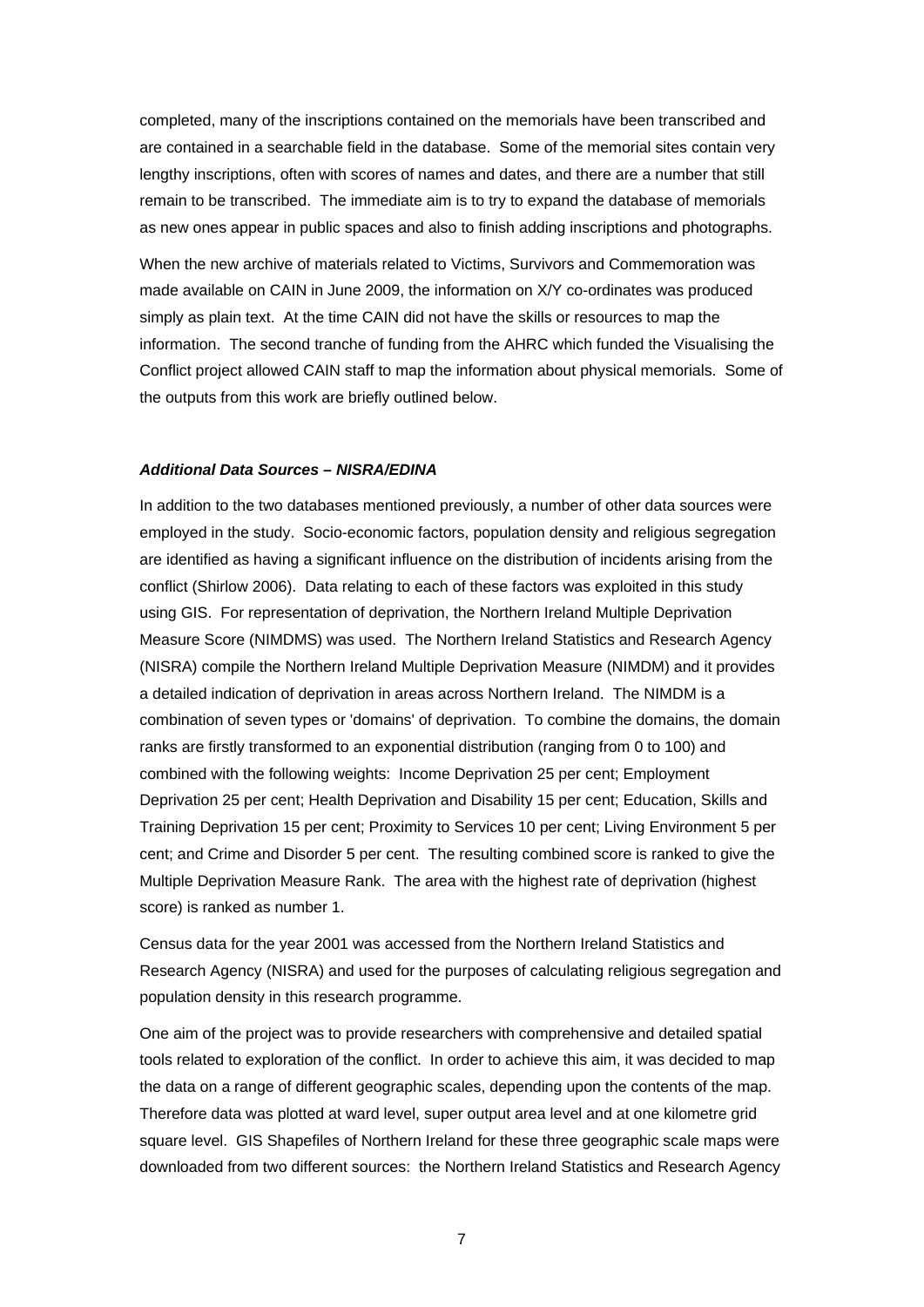(NISRA) (1 km grid square and SOA) and the EDINA borders (Wards) Web site. In total there are 582 wards in Northern Ireland. These wards vary in size from 800 residents to 9000 in the most densely populated wards. Super Output Areas (SOAs) were created to improve the reporting of small area statistics in Northern Ireland. Before the creation of SOAs the standard unit of presenting local statistical information was the 582 Electoral Ward (Wards). The target size for SOAs is approximately 2000. In total there are 890 SOAs in Northern Ireland.

#### **Examples of GIS Maps of Deaths**

The main objective of the Visualising the Conflict project was to enhance already existing databases available on the CAIN website. Key to achieving this aim was the utilisation of Geographic Information Systems (GIS) to provide high quality static maps, which would provide an important spatial dimension. GIS is a data management and analysis tool that can map the location and attributes of data and analyse spatial relationships among them. This development should prove invaluable for researchers seeking to identify patterns relating to locations of victims and, also, memorials. Such patterns are less amenable through utilisation of traditional databases.

A series of detailed maps were produced identifying the location of victims in relation to a range of relevant indicators. A provisional list of these maps is included in **Appendix 1**. Currently a total of 163 maps have been produced. A number of these maps and indicators are similar to those that had been created previously by other researchers (for example: Mesev, Shirlow, Downs 2010). However, these earlier studies of the spatial distribution of victim location used different datasets (as they did not have access to the Sutton Index of Deaths) and it was deemed necessary to develop these maps using this resource. In addition the intention was to make the maps available for download in a number of formats (PDF and JPEG).

It is not possible to provide details of all the results of all of the maps produced to date but the remainder of this paper describes a few of the maps to give an indication of the type of work that has been carried out.

One of the first set of maps to be created illustrates the death rates per 1000 population, for eight categories of victims, due to the conflict in Northern Ireland between 1969 and 2001. The data was mapped at electoral ward level. The death rate was calculated by dividing the total number of deaths during the conflict by the population within which the deaths occurred. Eight categories of victims have been mapped: all victims of the conflict; Civilians killed due to the conflict; Loyalists killed due to the conflict; Republicans killed due to the conflict; British Security Personnel killed due to the conflict; all those killed by Loyalists during the conflict; all those killed by Republicans during to the conflict; and all those killed by British Security Personnel during the conflict. Three geographical areas have been mapped for each of these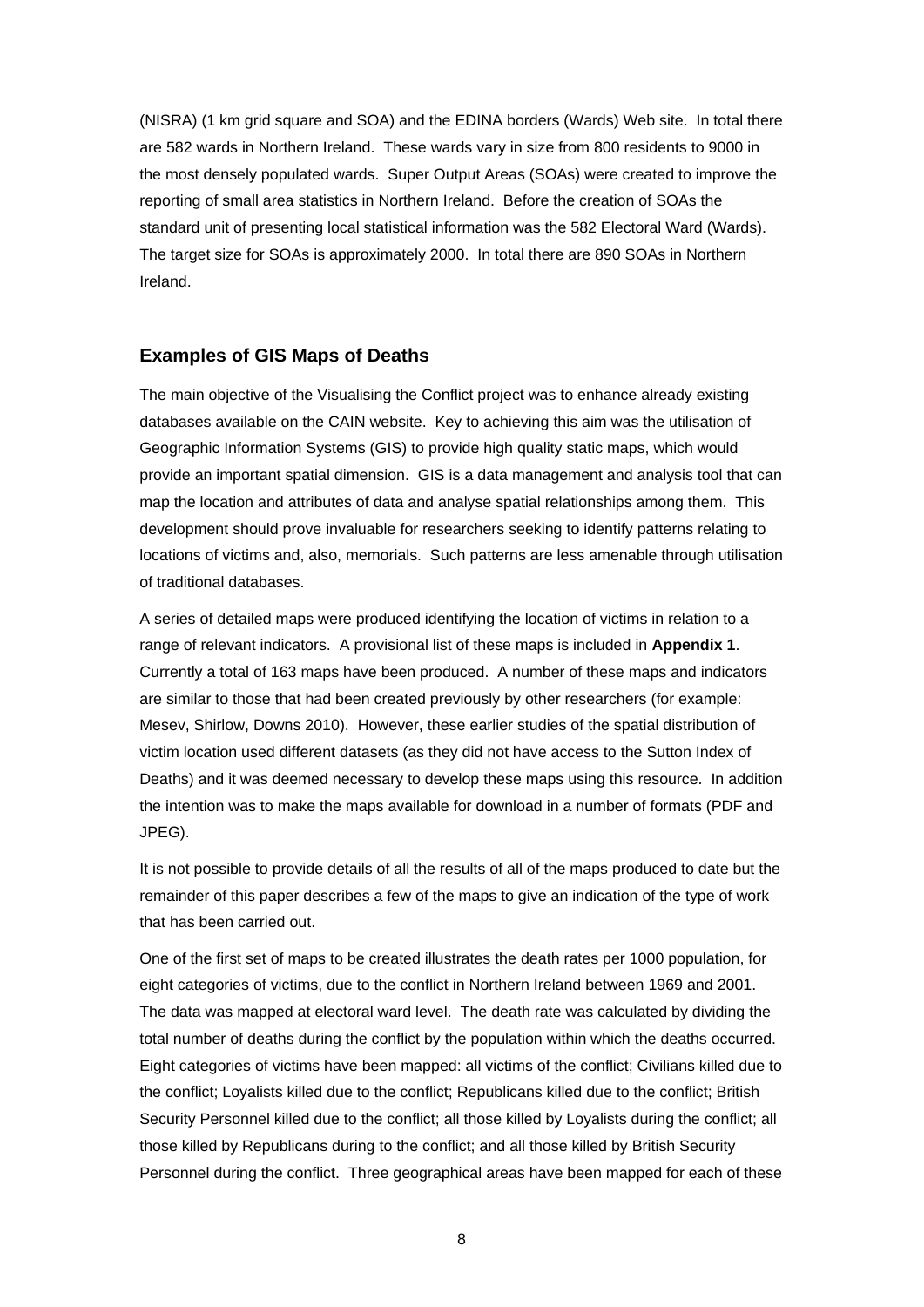categories: Northern Ireland, Belfast and Derry. The death rate legend is split into five levels for each of the categories of victims mapped. The first level is those wards where no deaths occurred; the second level is the number of wards which fall in the lowest 50 per cent of death rates; the third level is the number of wards in the next highest 22.5 per cent of death rates; the fourth level is the number of wards in the next 22.5 per cent of death rates; the fifth level are the wards within the top 5 per cent of death rates. **Figure 1** contains one of the maps showing total death rates for Northern Ireland. The 24 maps in this particular series confirm in visual format what those familiar with the Northern Ireland conflict know in terms of the distribution of deaths. Namely that certain areas of Belfast and Derry, together with south Armagh and the border counties bore the heaviest burden in terms of loss of life, while a number of areas saw few if any deaths.



**Figure 1** An example of a map displaying total death rates (per 1000 population)

Sutton's database covers a period of 33 years, during this time there have been significant movements of population at Ward and even SOA level. Moreover, due to the high density of certain locations it proved impossible to plot with any clarity the exact location of all individual deaths. It was decided therefore that a pragmatic and also efficient approach would be to plot deaths at a one kilometre grid square level. In addition to mapping the three geographical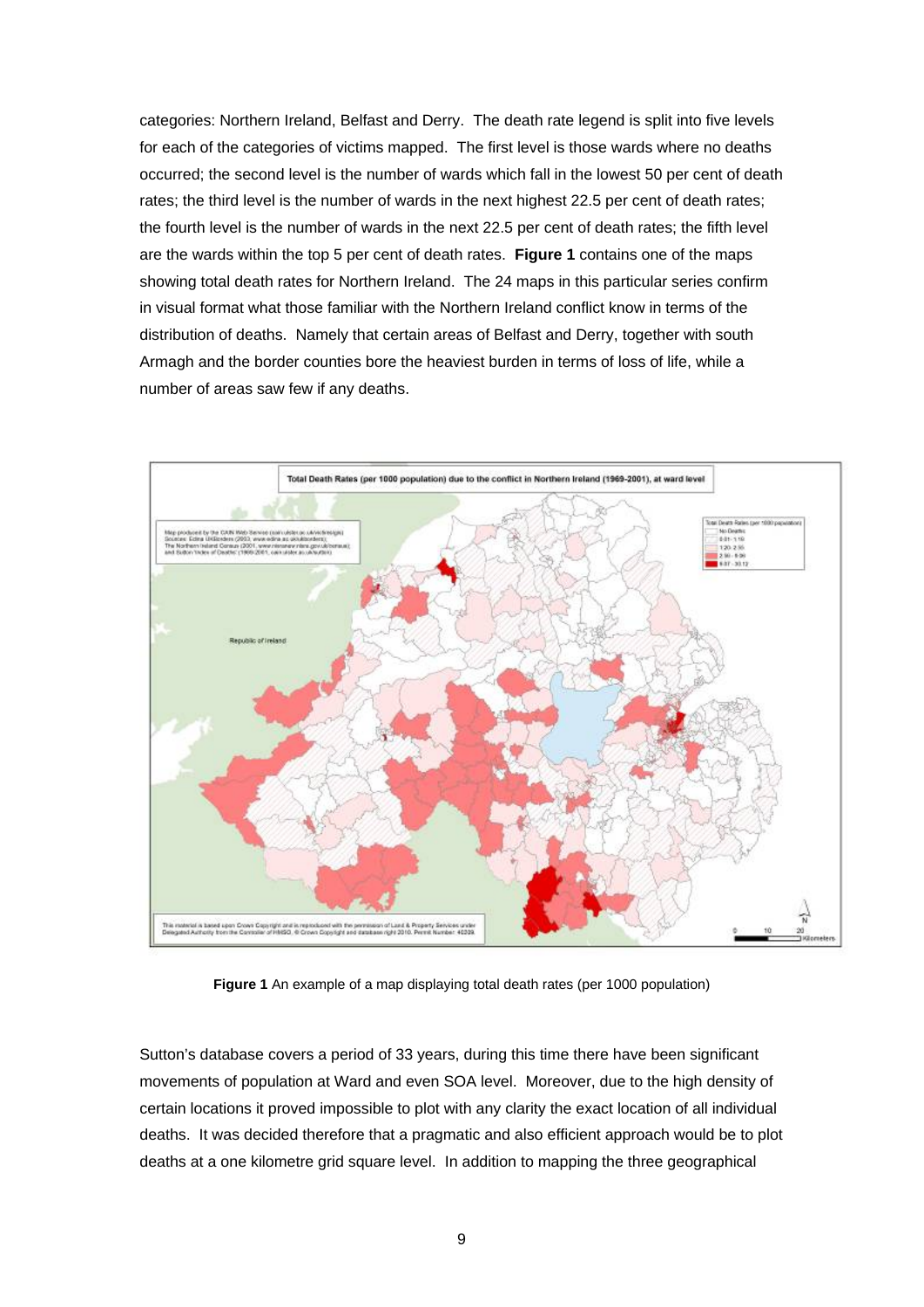areas – Northern Ireland, Belfast and Derry – the maps plot not only the total number of deaths between 1969 and 2001 but, in addition, map the number of deaths within eight different year groupings in each individual grid square. These groupings are: 1969-1973; 1974-1978; 1979-1983; 1984-1988; 1989-1993; 1994-1998; and 1999-2001. As an example **Figure 2** shows deaths in Belfast for the period 1969-2001.



**Figure 2** An example of a map showing total deaths at 1 km grid square level

The information used to name, locate and plot each victim was obtained from Sutton's database. The number of deaths per one kilometre grid square was divided into six separate layers, ranging from no deaths to five or more deaths. In addition to the static maps, a further dimension is provided by an animated version of the maps. The map in **Figure 2** confirms the intensity of deaths in north, west and central Belfast.

While the basic description field in Sutton's Index of Deaths is not as extensive as that in, say, 'Lost Lives', it does provide some additional information related to the motivation for particular killings. Extracting this information from the description field it was then possible to map particular categories such as: those persons killed as a result of Republican and Loyalist feuds; those people who were killed by Republicans because they were alleged to have been informers; and those victims who were classified as 'disappeared'.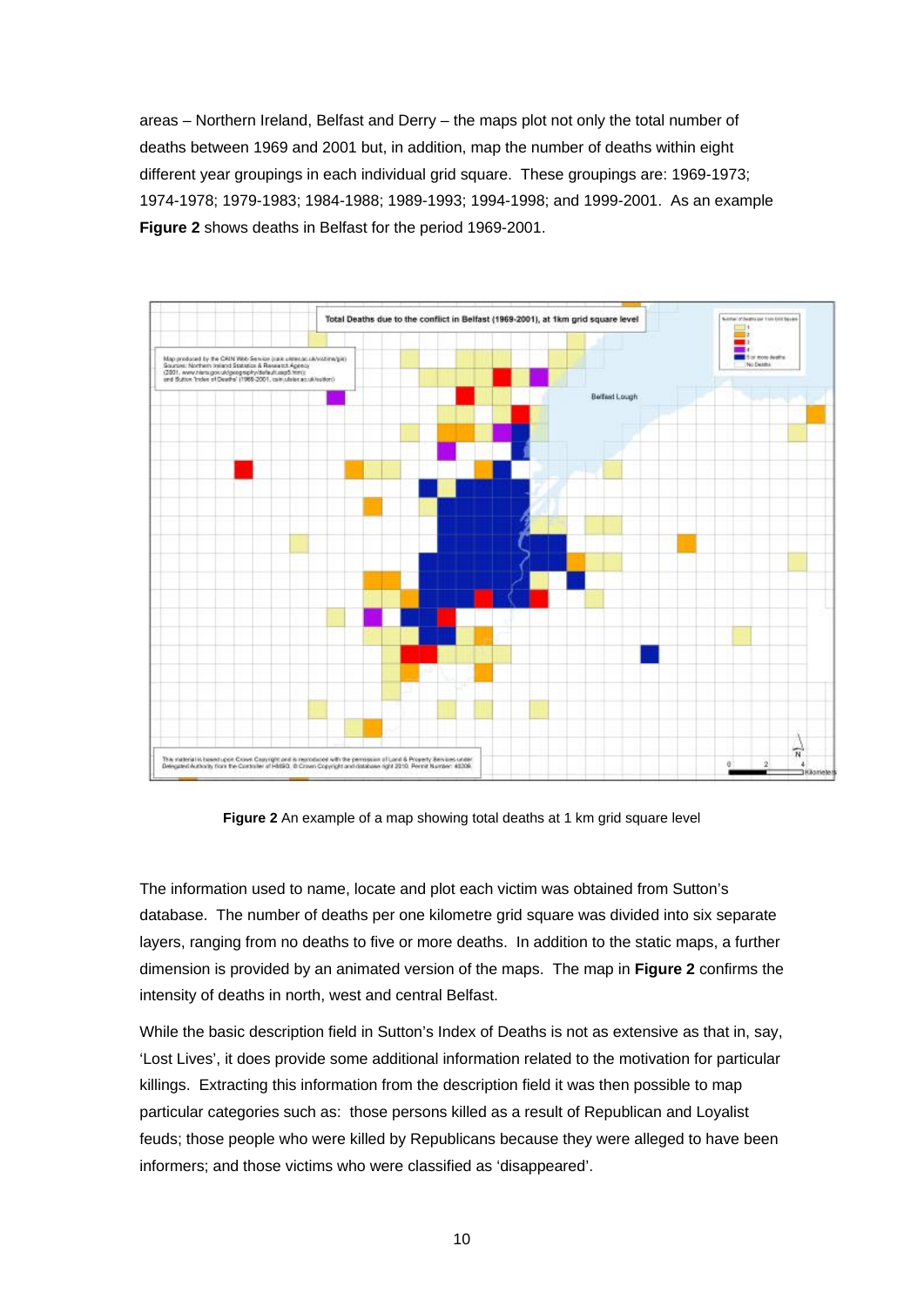#### **GIS Maps of Deaths and Memorials**

While some of the GIS maps related to the distribution of deaths will be similar to those produced by other researchers, one area which is completely new is the mapping of the location of physical memorials in public spaces. Although the database of memorials is still a work in progress and not a comprehensive survey, due in large part to the amorphous nature of commemoration, nevertheless it provides the most comprehensive on-line archive that is currently available. Utilising the Sutton Index of Deaths and the CAIN database of memorials, it was possible to develop a series of maps examining the relationship between the two. In particular an analysis was conducted of the distance between the location where a person was killed and the closest memorial that commemorates that individual.

Due to its long tradition and organised nature, those people who were members of a Republican organisation when they were killed are often commemorated at more than one memorial. The most obvious example being those who died on Hunger Strike, who are commemorated at dozens of memorials across Ireland. In examining the relationship between place of death and place of commemoration it was decided to use the closest memorial where more than one memorial was known to exist.

Memorials in the CAIN database are grouped into four main categories: Civilian; Republican; Loyalist; and British Security Force. It was known in advance of the research that most British Security force monuments are located within army bases, police stations, Protestant churches, Loyal Order halls, and other buildings. Due to issues related to gaining access to such buildings, a comprehensive survey of Security Force memorials could not be undertaken. Some have been included, mainly those few to be found in public spaces and several in Protestant churches. However, for the purpose of the analysis of distance information this group was omitted from the analysis. Maps were produced for Northern Ireland, Belfast and Derry for Civilian, Republican and Loyalist. The map for Loyalist deaths and associated memorials in Belfast is included in **Figure 3**.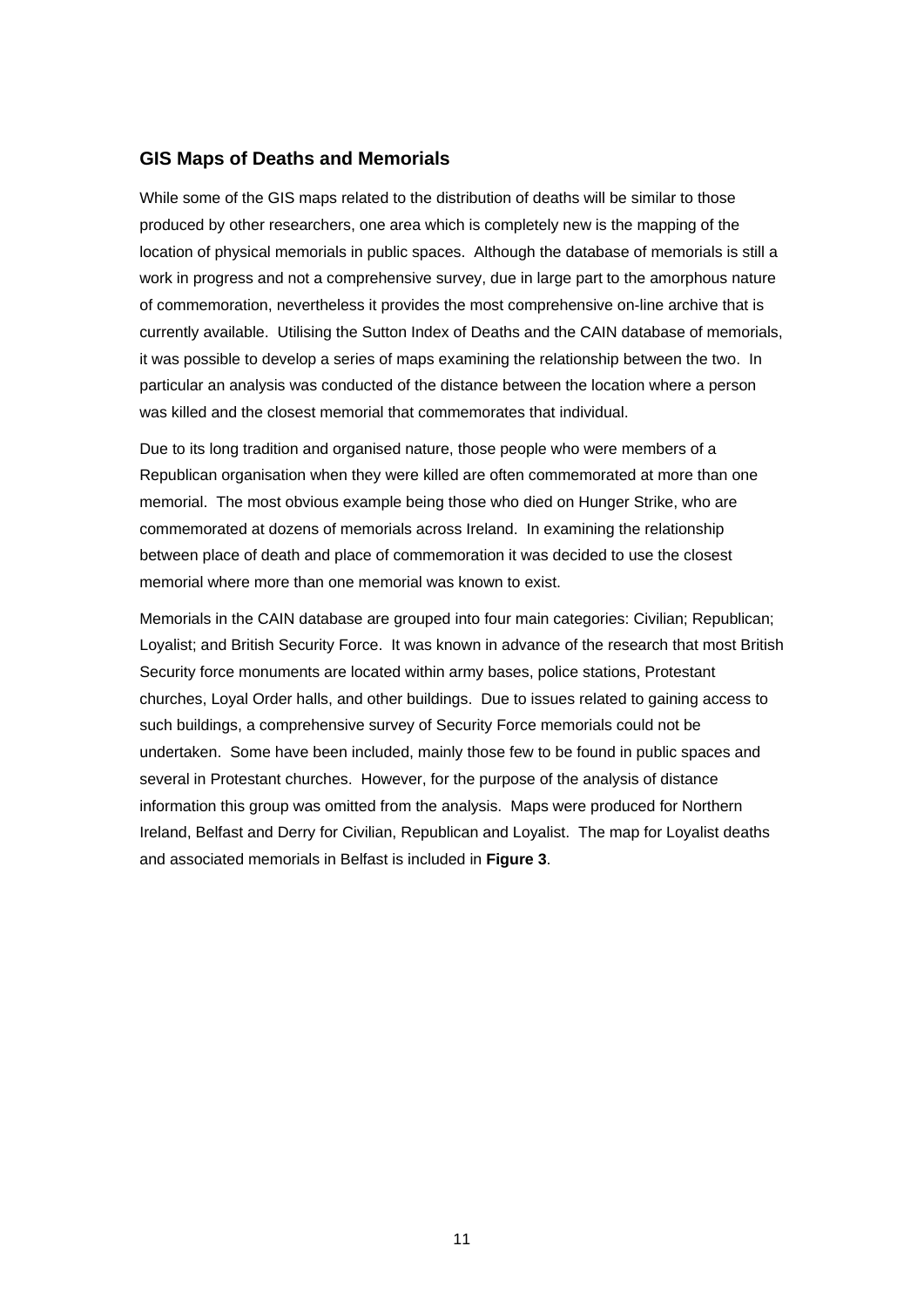

**Figure 3** An example of a map showing distances between location of deaths and closest memorial

From an initial analysis of the maps, the general pattern to emerge established that, on average, Republican memorials were located the furthest distance from location of death, and Civilian memorials were located closest to the location of death. In order to validate the robustness of this finding, a statistical analysis was undertaken on the respective distances between memorial and site of death.

Box and whisker plots are a statistical technique which indicate the median distance between two points, in this case, location of death and closest associated memorial. They reflect the middle mass of the data obtained, the inter-quartile range, and how these cluster around the median for each sub group of victims. The distribution of points is represented by the shape and size of the vertical middle box and the attached 'whiskers'. The diagram illustrates clearly, through the relative size of the boxes, the Republican sub-groups as having on average greater distances between points. Due to the large number of outliers in each subgroup, indicated in the diagram by the asterisk (\*) symbol, the box plots were recreated, this time employing a ten and twenty kilometre threshold limit. The results of these findings reinforced the earlier conclusions.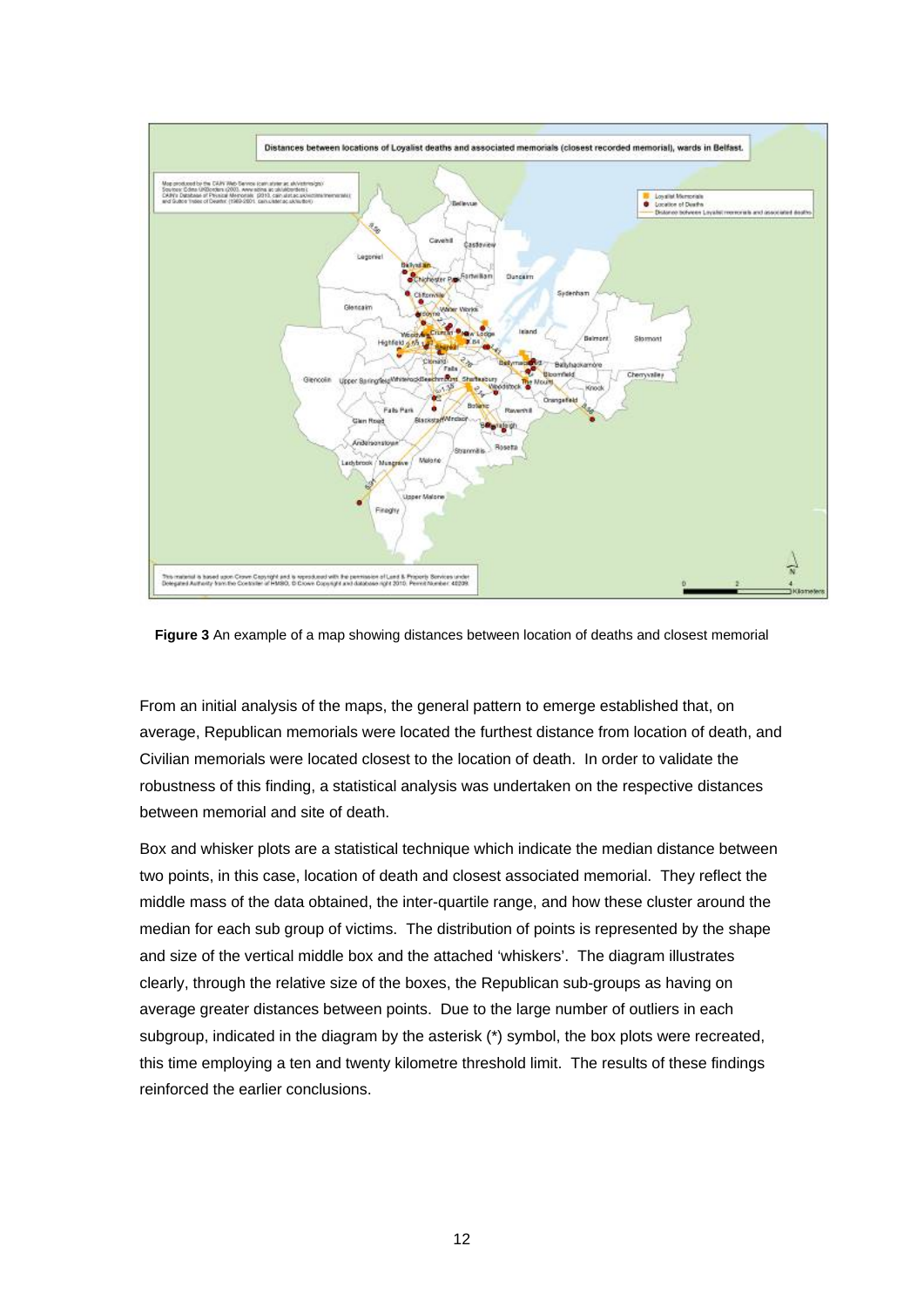

#### **Figure 4** An example of a boxplot diagram illustrating distances between deaths and closest memorial

Although Northern Ireland as a whole, Derry and Belfast were all analysed, it was considered that, for the purpose of this paper, Belfast provided the optimal case study in order to illustrate the comparative spatial distribution of the three sub-groups and relevant memorial locations. The maps illustrated that the majority of Civilian memorials were located in the West and North of the city, the Loyalist memorials were situated predominantly in the north-west, east and south-east of the city, and memorials to Republicans are located in the West and innercity areas of North Belfast. The maps highlight that a significant number of these Republican memorials commemorate victims who were killed at some distance from the city limits.

From knowledge of the history of the conflict it is clear that many Republicans were killed, in their terms, 'while on active service'. These incidents often took place away from Republican areas. While Republican commemorative organisations would like to place memorials close to the spot where members were killed, this is often not feasible hence the memorial is placed in a Republican area or at a Republican Plot in a cemetery. Fewer Loyalists were killed 'on active service' and a significant number who were killed, died as the result of feuding between rival Loyalist groups. Hence the memorials can be placed closer to the place of death. Many civilian memorials are located very close to the spot where the person was killed. These differences help explain the outcomes observed in the boxplots.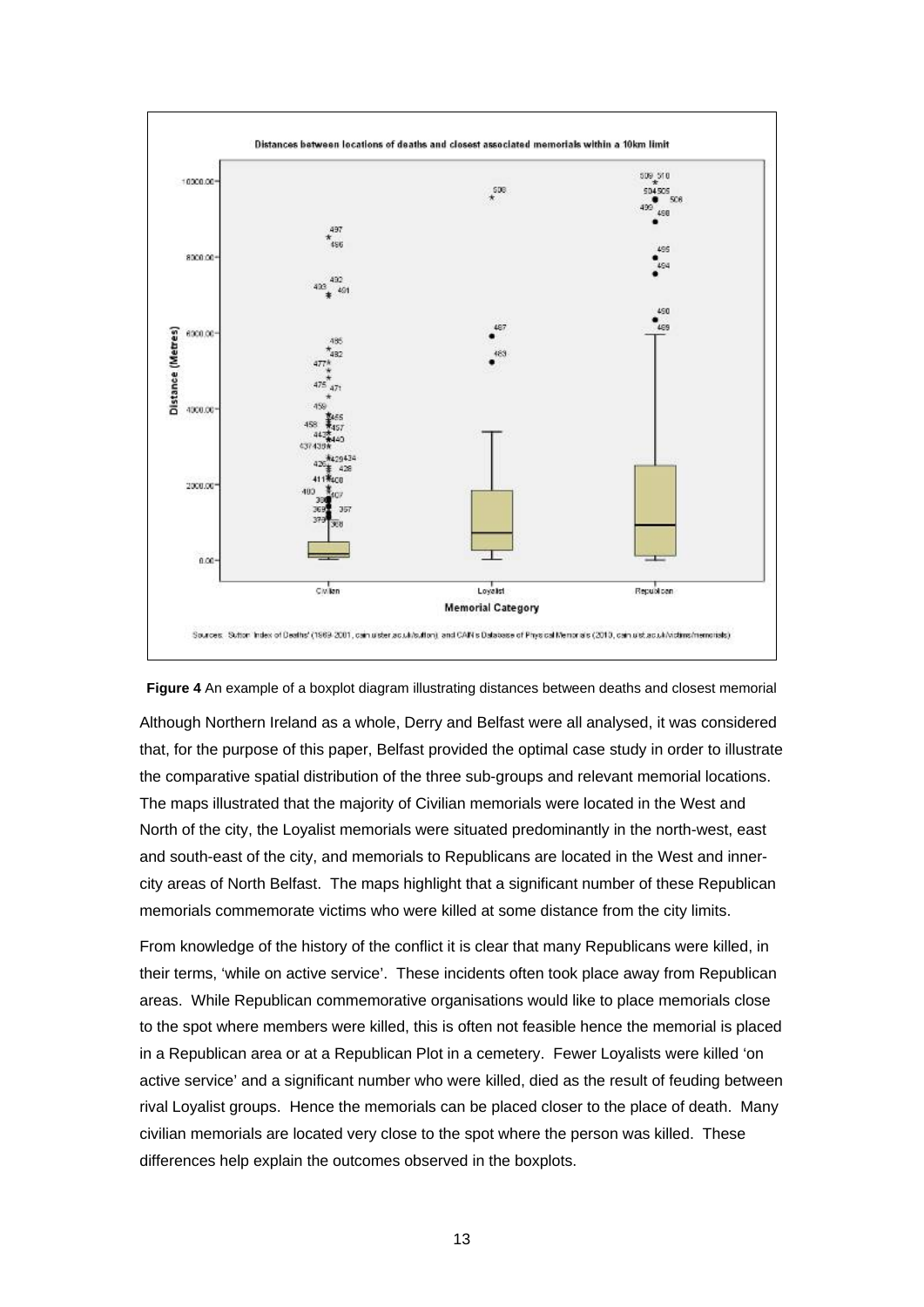## **GIS Maps of Deaths and Peacelines**

Sectarian conflict during the Troubles resulted in the erection of a series of separation barriers known as 'peacelines', 'peace walls', or 'interface barriers'. These barriers range significantly in size and were first constructed in 1969. The purpose of the peacelines was to separate the two communities and thus try to reduce the opportunities for violence to erupt. An obvious question to ask therefore is whether there is any evidence that the peacelines have been successful in preventing the most serious forms of violence namely killings. Given the database of deaths contained information on the location of deaths it should in theory be possible to plot the location of peacelines and examine deaths prior to and following their construction. Unfortunately one immediate problem arose with the information on the 22 peacelines constructed in Northern Ireland (16 of which were erected in Belfast); the Northern Ireland Office (NIO) had accurate records in terms of the year of construction for only seven of the peacelines. With further research, perhaps in a newspaper library, it should be possible to obtain dates for most of the peacelines but it was decided to conduct a tentative analysis of deaths close to these seven barriers.

**Table 1** Deaths due to the conflict that occurred close to certain peacelines in Belfast

| <b>Peaceline</b>       | 500m Buffer   | 500m Buffer | 250m Buffer   | 250m Buffer |
|------------------------|---------------|-------------|---------------|-------------|
|                        | <b>Before</b> | After       | <b>Before</b> | After       |
|                        | < 3 years     | > 3 years   | < 3 years     | > 3 years   |
| Roden Street (1985)    | 8             | 6           |               |             |
| Alliance Avenue (1991) | 6             | 2           | 3             |             |
| Squires Hill (1993)    | 5             |             | 3             | $\Omega$    |
| Townsend Street (1992) | 6             | 2           |               |             |
| Lanark Way (1988)      | 3             | 4           | $\mathcal{P}$ | 3           |
| Workman Avenue (1990)  | $\mathcal{P}$ | 2           | ∩             | $\Omega$    |
| Alexandra Park (1994)  | 2             |             |               |             |

**Number of Deaths** 

#### **Sources:**

Table based on Sutton's 'Index of Deaths' (1969-2001); Belfast Interface Project; Northern Ireland Statistics and Research Agency (NISRA)

**Table 1** lists the seven peacelines analysed. Using the GIS software, a 500 metre 'buffer zone' was created around each peaceline. Two separate data files were plotted on the GIS. The first file contained the locations of deaths for the three years prior to the year of erection of the peaceline; the second file plotted the locations of deaths which occurred in the three years after the year of erection of the peaceline. Due to an absence of information on the precise month when the peaceline was completed, it was decided to omit deaths during the year of erection from the analysis.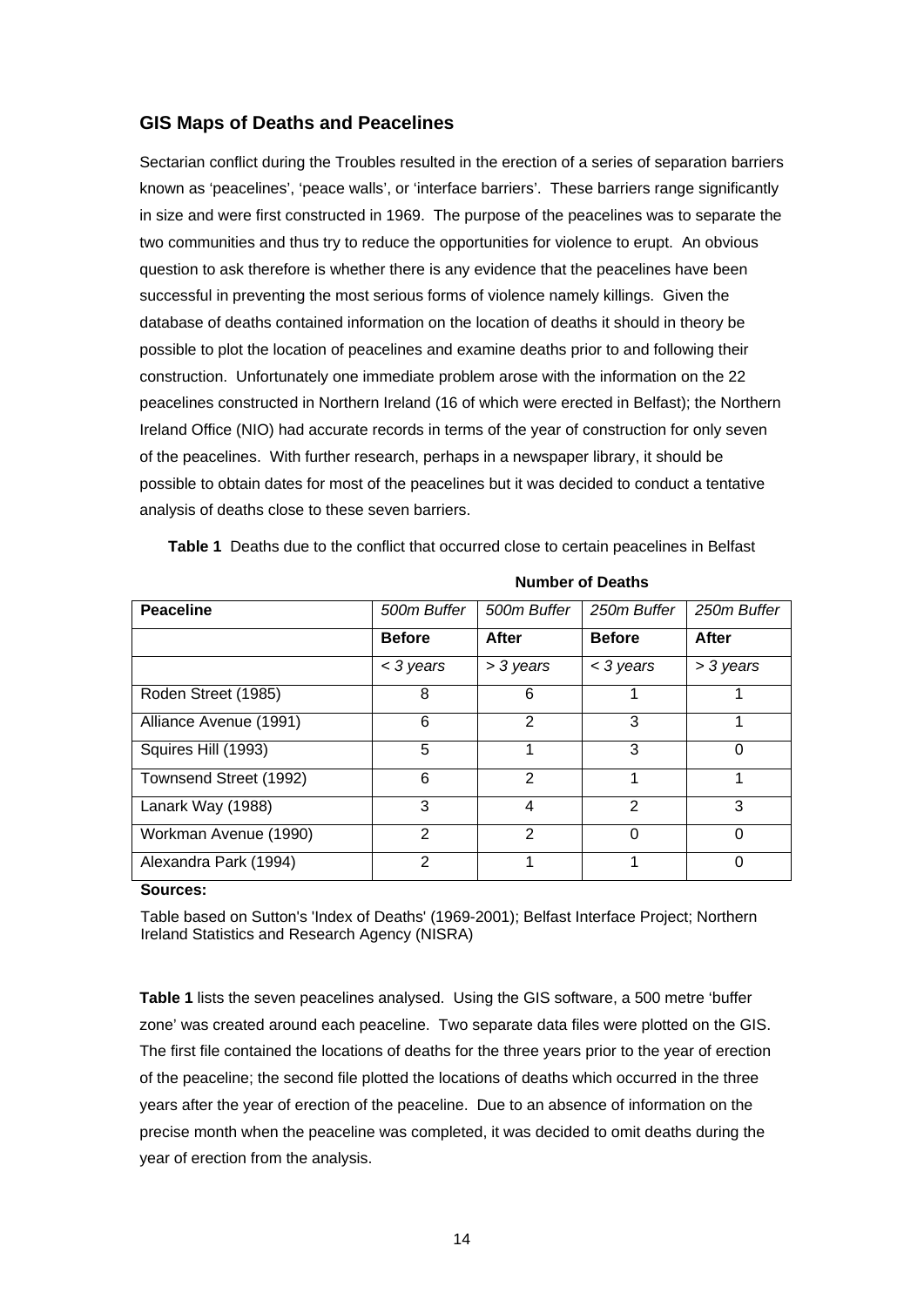**Table 1** shows that five of the seven peacelines experienced a reduction in the number of deaths in the years following construction. However, there could be a number of factors other than the erection of the peaceline – most notably the general decline of total deaths from the high points in 1972 and 1974 – which constituted to this reduction. Of the two remaining peacelines, one had the same number of deaths after the construction whilst the other experienced a greater number of deaths. As indicated above this work was only intended as an initial tentative analysis of the information on deaths and peacelines. Further research will be required to obtain the dates of construction for the entire 22 peacelines recorded by the NIO and it would also be necessary to undertake a statistical analysis of the deaths to test if any observed reductions in deaths could be attributed to say the overall decline in the level of deaths. In order to do this it might be necessary to plot imagined peacelines and matching buffer zones in nearby interface areas and see if there corresponding reductions in the number of deaths. Of course it would be necessary to bear in mind while doing this that the current barriers have been placed in those areas which experience the highest violence or were perceived to be the areas of greatest threat. **Figure 5** shows one of the pairs of GIS maps with 250 metre and 500 metre buffer zones around the peace line in Alliance Avenue in north Belfast.



**Figure 5** An example of two maps comparing deaths prior to and after erection of peaceline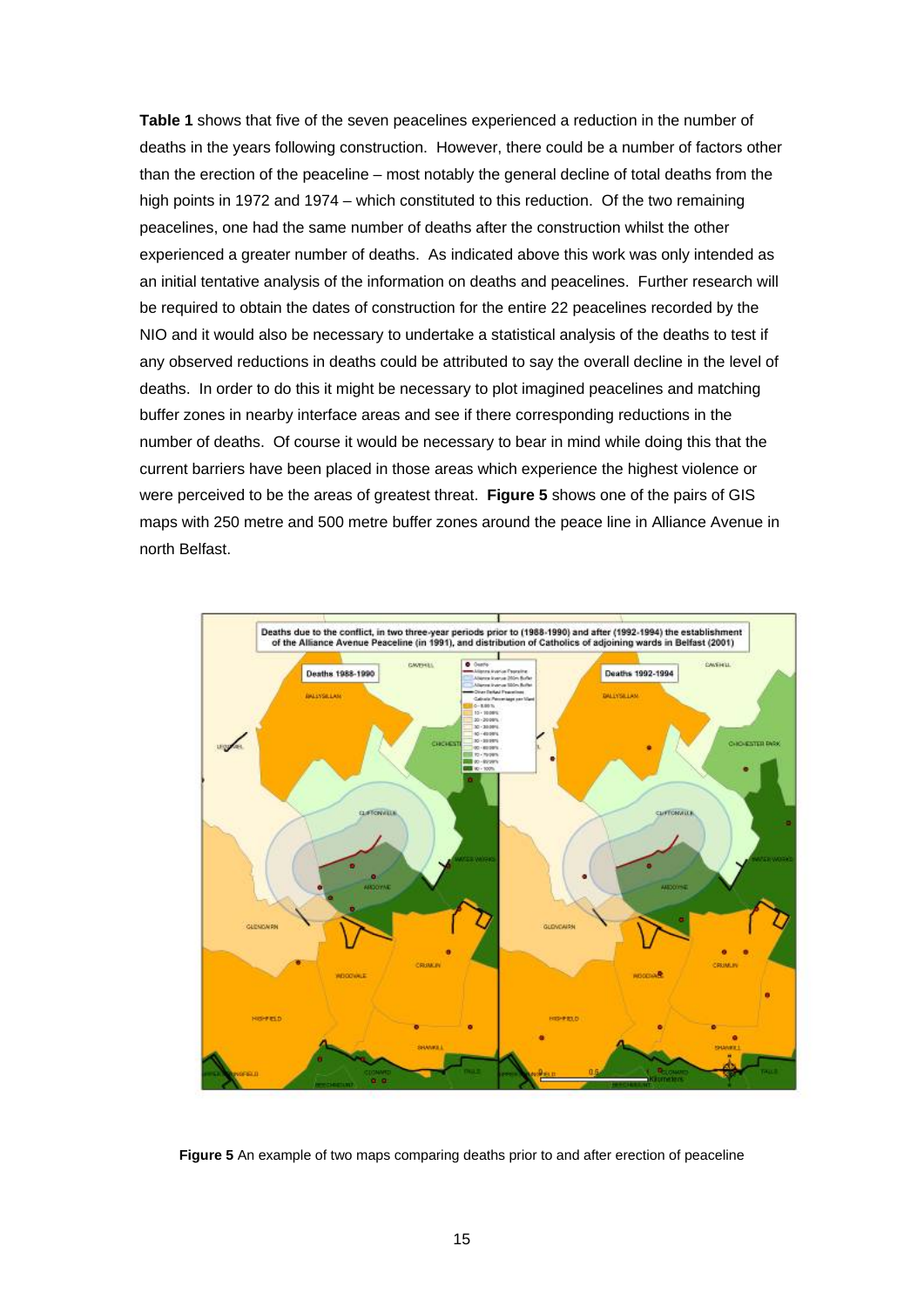## **Other GIS Maps**

The Sutton Index of Deaths records 258 deaths that occurred outside of Northern Ireland. Of these 115 happened in the Republic of Ireland, 125 occurred in England and 18 were in mainland Europe. These locations had never previously been mapped. Using a combination of the Sutton database, Google Earth, Ordnance Survey Maps and Public Records, latitude and longitude co-ordinates were generated for the locations of these deaths. These coordinates were then inputted into the GIS system and the outcomes mapped. These maps should prove a valuable addition to the other GIS maps produced by the Visualising the Conflict project.

In order to further analyse the databases and explore the relationship between variables appropriate use has been made of relevant statistical procedures from the SPSS (originally, Statistical Package for the Social Sciences) package. The data mapped and summarised in this paper is supplemented by a range of techniques including tables, pie charts, bar charts, stacked bar charts, histograms, box and whisker plots, and scatter plots. When the outputs are made available the GIS maps will be complemented with various graphs and tables of data. Taken together this information should prove to be a valuable resource for researchers and students.

### **Google Map**

In addition to the GIS maps, a further spatial element was the incorporation of a Google Maps interface to visualise the location of the physical memorials. Using the latitude and longitude co-ordinates recorded in the CAIN database of memorials, it was possible to plot the locations of the memorials upon a Google Map interface. Using Google Map PHP software, this map was linked to the CAIN server to create an interactive Google Map of physical memorials. The memorials were classified by both Nature (Civilian; British Security; Republican Paramilitary; Loyalist Paramilitary; and Other) and Physical Type (Plaques; Murals; Memorial Gardens; Memorial Stones; Memorial Enclosures; and Other Memorials). Once the map has been made publicly available an interactive key will enable the user to select which types of memorials they wish to display.

When a user rolls the cursor over the memorial icon they are interested in viewing, a new window appears, containing a photograph of the memorial, its title and where it is located. The user can then click on this window and a further window appears which contains information and more photographs of this memorial. **Figure 6** shows an example of the Google map and the windows that open on rolling over and clicking on the links.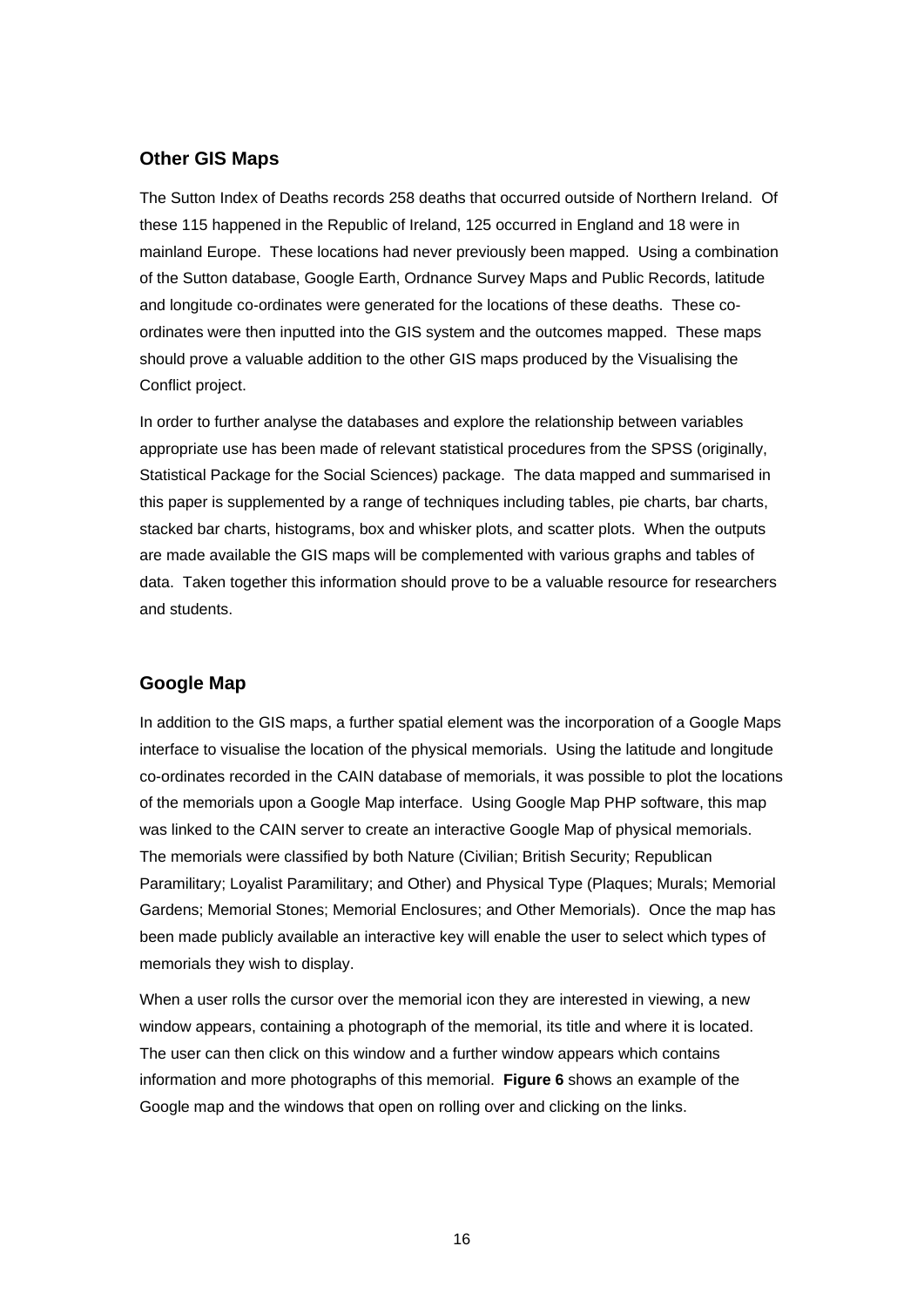

**Figure 6** Screengrab of Google map displaying information on physical memorials

In addition to the pop-up windows, street view has been included in the interface. Street view is a further extension of Google maps and enables the user to explore places around the memorials through 360-degree street-level imagery. Each time a user selects a memorial the street view zooms to the closest available area next to the selected memorial.

# **Immersion in a Virtual Educational Space**

A final element of the Visualising the Conflict project was to develop a virtual educational space where the information related to physical memorials and those commemorated, could be displayed in such a way that groups of people could interact with the information and have an immersive experience. It was decided to develop a presence in Second Life and to back up the facilities in OpenSim.

The facilities currently include: a welcome area with a 3D model of the island space; a virtual tour of the facilities; a general information area; an area which displays an in-world interactive Google map with information on the location, status and nature of physical memorials; information panels which display information extracted from the databases of victims and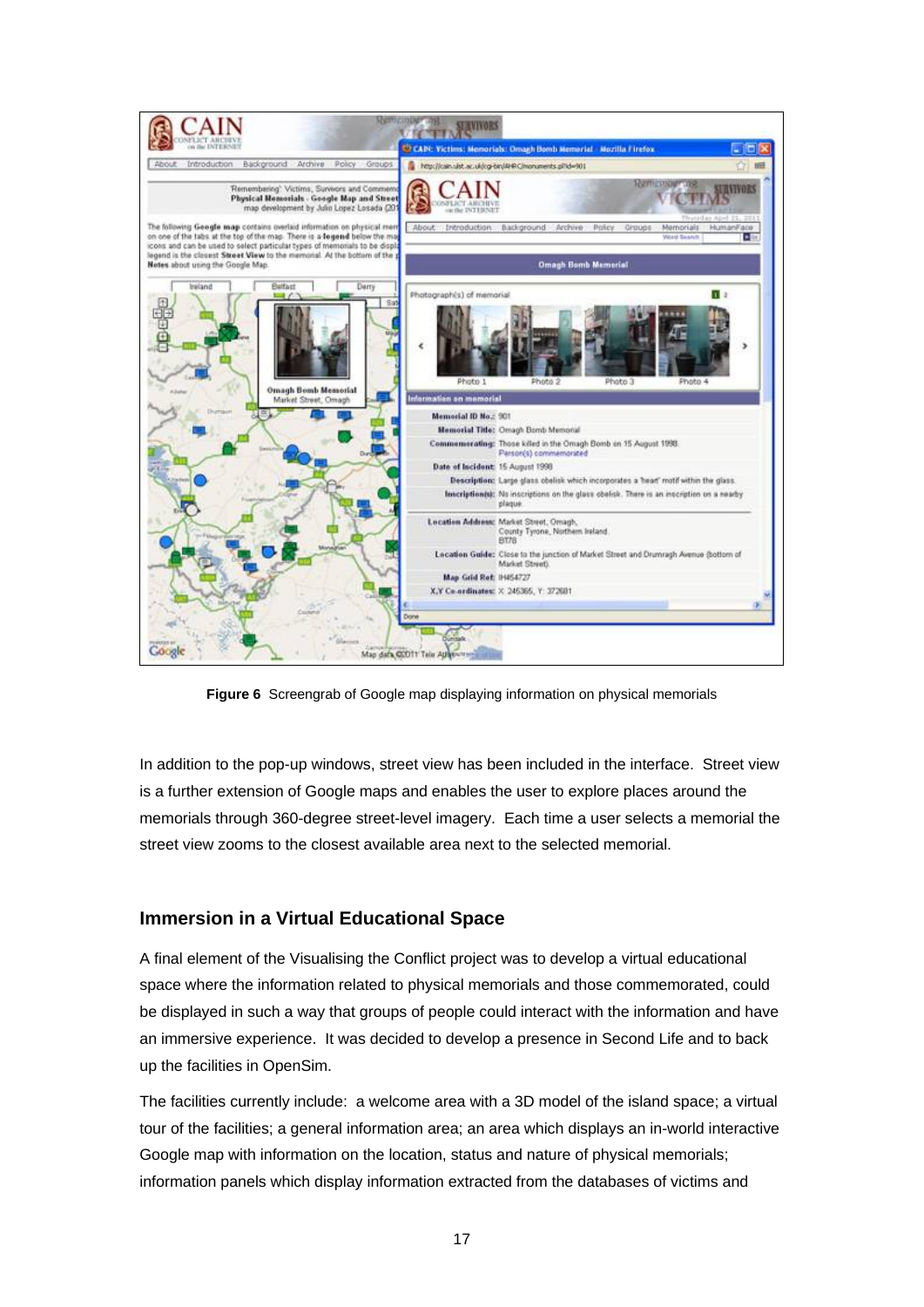memorials on CAIN; 3D models of 200 physical memorials that are located across Northern Ireland; a meeting / teaching area; and a 'memorial street' which displays a sample of 3D memorials to be found in nationalist and unionist areas of Northern Ireland.



**Figure 7** Screengrab of part of the virtual educational space in Second Life

The ultimate aim of this development is to establish if particular audiences, for example young people, would find it easier to engage with the information when presented in a virtual space.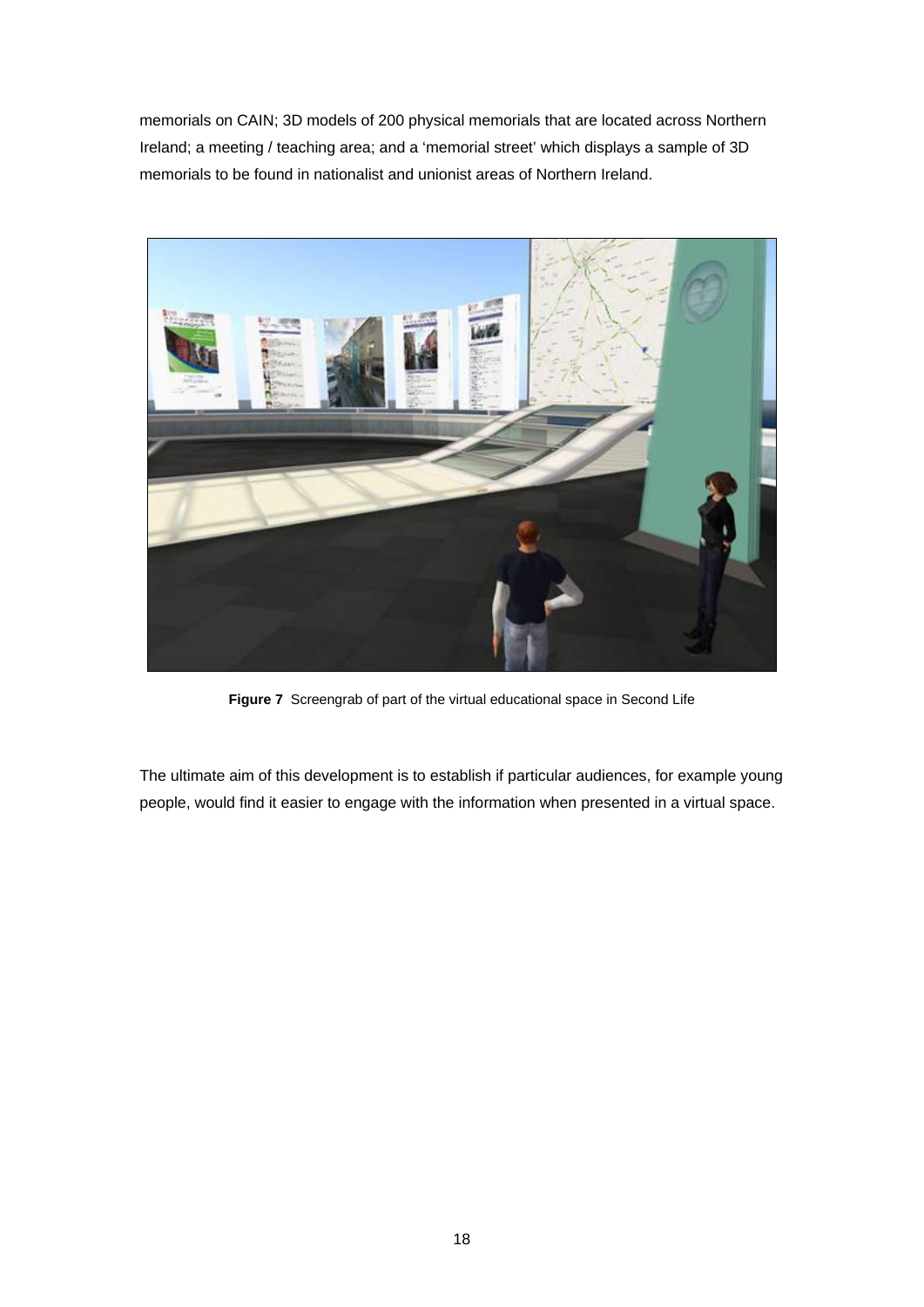# **Conclusions**

In this short paper it has only been possible to indicate the range of outputs that will become available later in 2011 from the Visualising the Conflict project. The Google map of physical memorials to the conflict and the virtual educational space were only briefly described. These facilities will only be fully appreciated by those who use the interactive map or enter the immersive environment within Second Life.

The provisional list of GIS maps contained in **Appendix 1** gives a better overview of the mapping work that has been undertaken. While the general picture from the maps on the distribution of deaths across Northern Ireland will not surprise those intimately familiar with the history of the conflict in the region, the detail in smaller areas will be of value even to experienced researchers and the summary maps will be of use to a wide range of users.

The mapping of physical memorials in public spaces will be of considerable interest to those who study commemoration related to the Northern Ireland conflict or who wish to compare the experience in the region with other areas around the world. The combination, for the first time, of the information on the location of deaths and the location of associated memorials has allowed other questions to be considered.

Given the previous experience of CAIN staff, it is anticipated that there will be interest in, and feedback about, the outputs to be made available and this response may lead to other mapping work being undertaken in the future.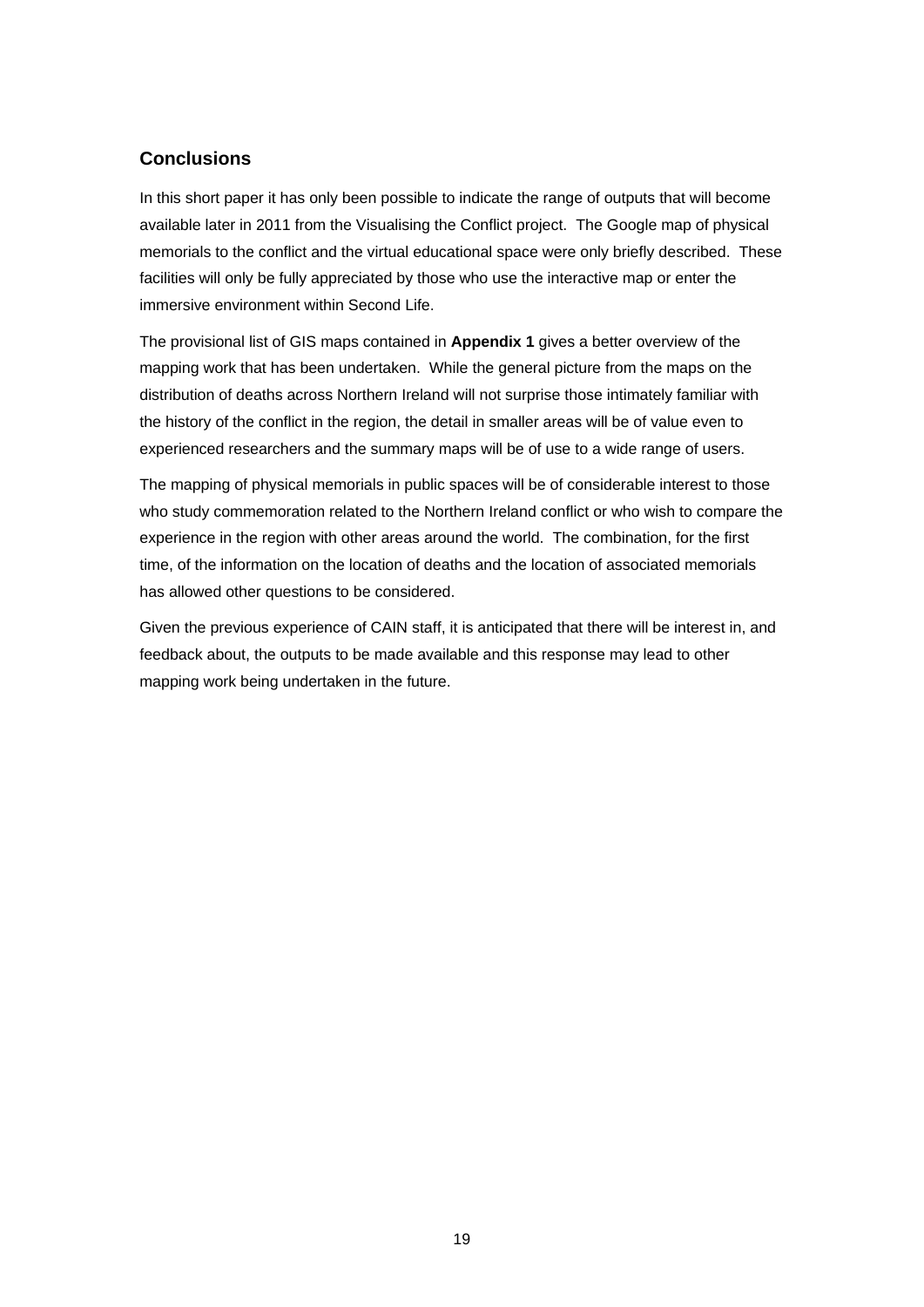# **Appendix 1** Provisional list of GIS maps

The following is a provisional list of maps that will be available when the new section on Visualising the Conflict goes on-line later in 2011.

#### **Background Maps:**

- Outline Maps, by area, of Ward Boundaries (1995) Series of 8 maps
- Distribution of Catholic population at ward level in Northern Ireland, Belfast and Derry, with peacelines – Series of 3 maps

#### **'Text' Maps:**

- Deaths indicated by names, by area (Northern Ireland, Belfast, Derry) Series of 3 maps
- Animation of map Deaths indicated by names, by area (Northern Ireland, Belfast, Derry) 1 animated map

#### **Deaths:**

- Deaths and Killings (1969-2001), by area (Northern Ireland, Belfast, Derry), by status and organisation, at ward level – Series of 24 maps
- Deaths and Killings (1969-2001), by area (Belfast, Derry), by status and organisation, with Multiple Deprivation Measure score, at ward level – Series of 16 maps
- Deaths, by area (Northern Ireland, Belfast, Derry), by 5 year groups, at 1 km grid square level – Series of 24 maps
- Animation of maps of Deaths, by area (Northern Ireland, Belfast, Derry), by 5 year groups, at 1 km grid square level – Series of 3 animated maps
- Female Death Rates (per 1000 population) due to the conflict (1969-2001), by area (Northern Ireland, Belfast, Derry), at ward level – Series of 3 maps
- Female Death Rates (per 1000 population) due to the conflict (1969-2001), by area (Belfast, Derry), and Multiple Deprivation Measure score, at ward level – Series of 2 maps
- Number of people killed due to the conflict in Belfast, by year (1969-2001), at SOA (Small Output Area) – Series of 34 maps
- Animation of maps of Number of people killed due to the conflict in Belfast, by year (1969- 2001), at SOA (Small Output Area) – 1 animated map
- Bar Chart Maps Deaths (1969-2001), by area (Belfast, Derry), by status, at ward level Series of 2 maps
- Pie Chart Maps Deaths (1969-2001), by area (Belfast, Derry), by status, at ward level Series of 2 maps
- Stacked Bar Chart Maps Deaths (1969-2001), by area (Belfast, Derry), by status, at ward level – Series of 2 maps
- 3D Bar Chart Maps Number of people killed due to the conflict in Northern Ireland, Belfast and Derry, between 1969 and 2001, at SOA (Small Output Area) – Series of 3 maps
- Spatial Intensity Maps Death locations (1969-2001), by area (Belfast, Derry) and Northern Ireland Multiple Deprivation Measure score (2005), at ward level – Series of 2 maps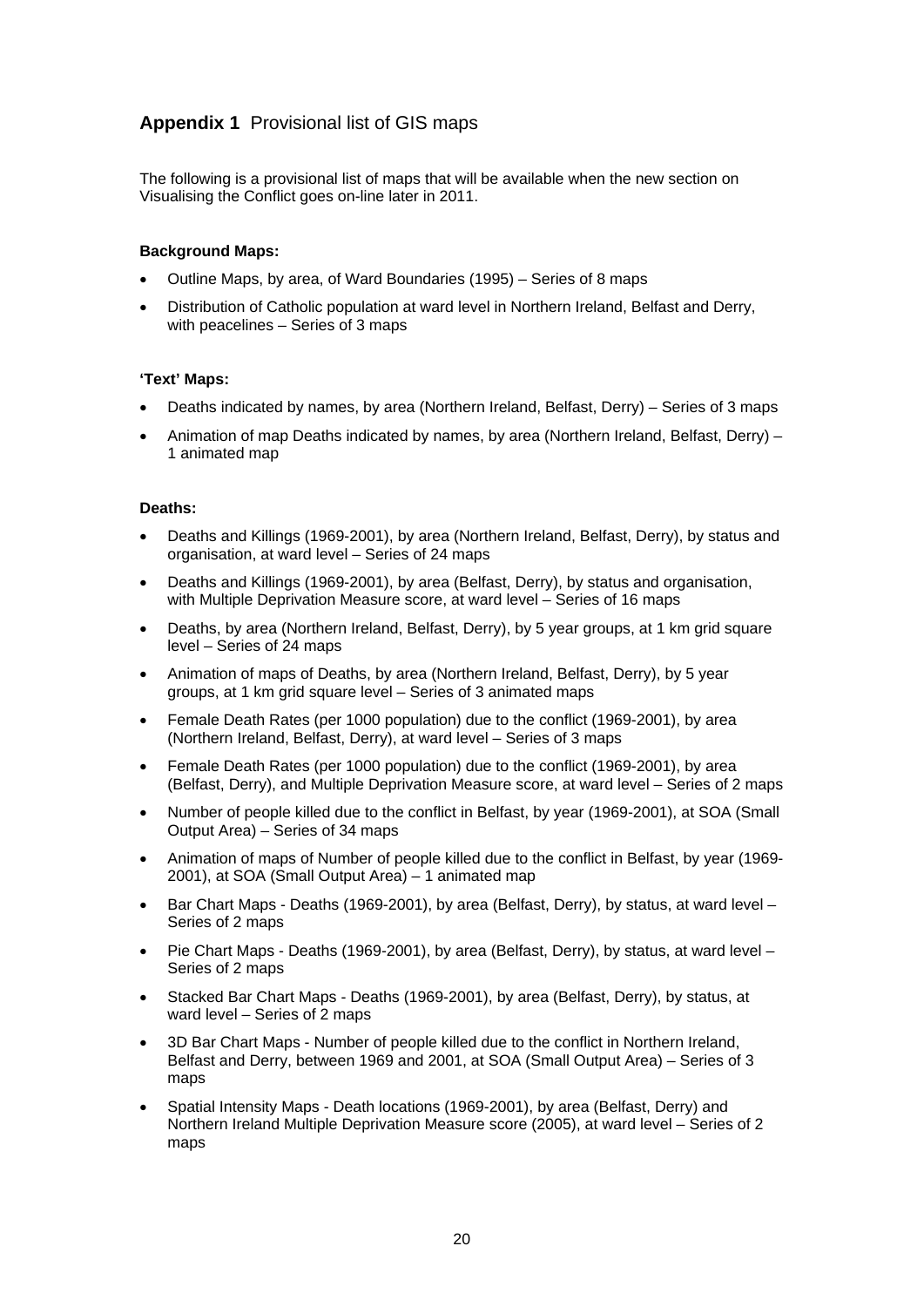- Deaths due to the conflict, in two three-year periods prior to and after the establishment of Peacelines, and distribution of Catholics in adjoining wards – Series of 6 maps
- Distribution of deaths within Belfast area, as a result of Republican and Loyalist feuds and disputes and Religious distribution of population, at ward level – Series of 2 maps
- Killings in Belfast by Republican Paramilitaries of people alleged to have been informers and Religious distribution of population, at ward level – Series of 3 maps
- Child Victims (up to 16 years) due to the conflict (1969-2001), at ward level Series of 4 maps
- Deaths due to the conflict (1969-2001), which occurred outside Northern Ireland Series of 4 maps

#### **Memorials and Deaths:**

- Location of Physical Memorials, in public spaces, to the Conflict Series of 3 maps
- Distances between locations of deaths and associated memorials (closest recorded memorial), Belfast, Derry, and Northern Ireland – Series of 8 maps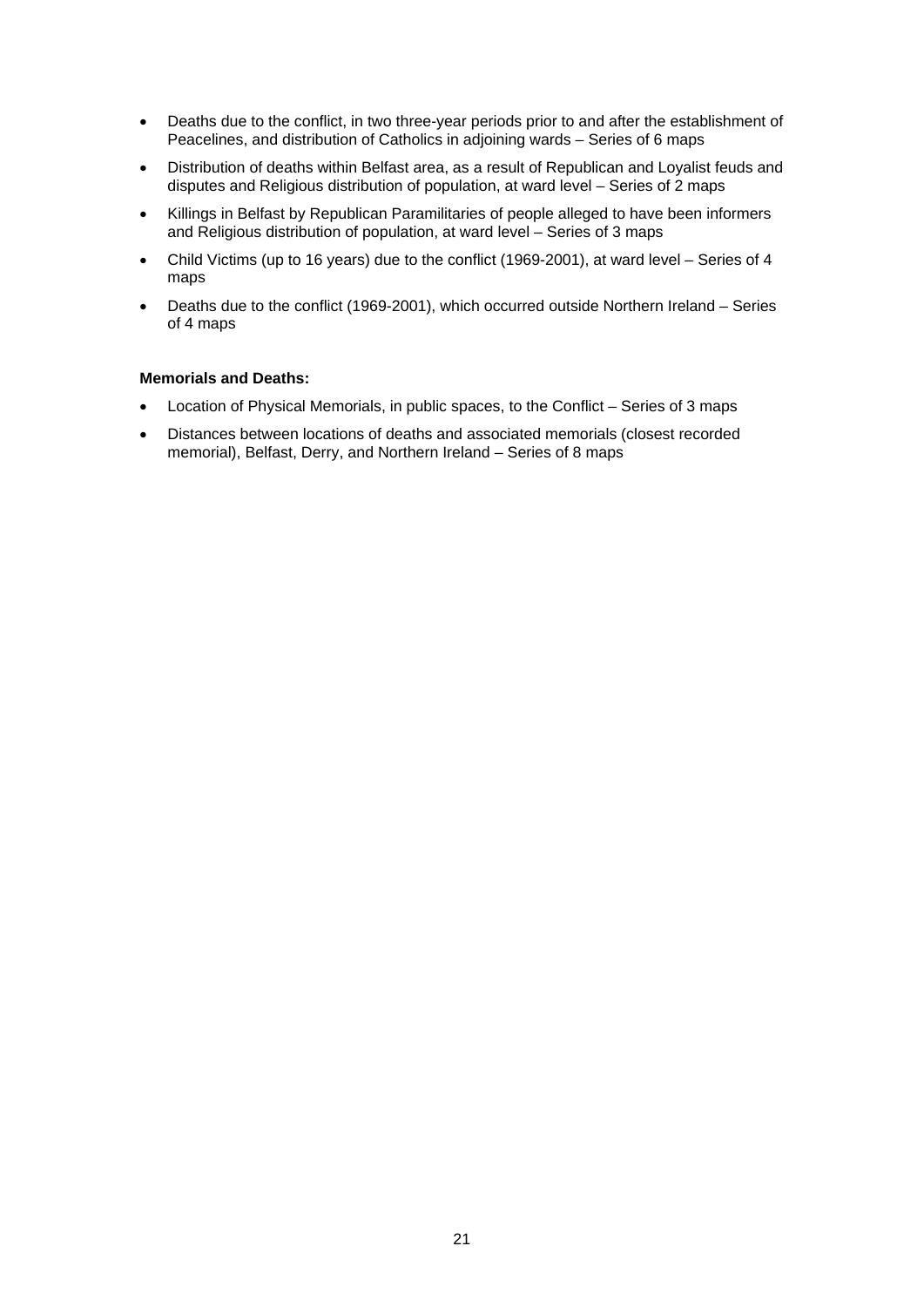### **References**

Bloomfield, Kenneth. (1998). 'We Will Remember Them': Report of the Northern Ireland Victims Commissioner, Sir Kenneth Bloomfield KCB, (April 1998). Belfast: The Stationery Office Northern Ireland.

<[http://cain.ulst.ac.uk/issues/violence/victims.htm>](http://cain.ulst.ac.uk/issues/violence/victims.htm)

Leonard, Jane. (1997). Memorials to the Casualties of Conflict: Northern Ireland 1969 to 1997. Belfast: Northern Ireland Community Relations Council (CRC). <[http://cain.ulst.ac.uk/issues/commemoration/leonard/leonard97.htm>](http://cain.ulst.ac.uk/issues/commemoration/leonard/leonard97.htm)

McCormick, Jonathan. (2006). Mural Directory. *CAIN Web Service.* University of Ulster. Web. Accessed: 29 April 2011.

<[http://cain.ulst.ac.uk/mccormick/>](http://cain.ulst.ac.uk/mccormick/).

McDowell, Sara. (2006). Commemorating the Troubles : unravelling the representation of the contestation of memory in Northern Ireland since 1994. Thesis (Ph. D.) - University of Ulster, 2006.

McDowell, Sara. (2007). Victims' needs in post-conflict Northern Ireland: an analysis of government policy between 1997 and 2007. *CAIN Web Service.* University of Ulster. 19 June 2009. Web. Accessed: 21 April 2011.

<<http://cain.ulst.ac.uk/victims/policy/smcd07victimsneeds.html>>.

Mesev, Victor., Shirlow, Peter., and Downs, Joni. (2009). 'The Geography of Conflict and Death in Belfast, Northern Ireland', *Annals of the Association of American Geographers*, 99: 5, 893-903.

<<http://dx.doi.org/10.1080/00045600903260556>>

Nagle, John. (2009). 'Developments in Government Policy, 2005-2009'. *CAIN Web Service.* University of Ulster. 11 March 2009. Web. Accessed: 21 April 2011. <[http://cain.ulst.ac.uk/victims/policy/jn09policy.html>](http://cain.ulst.ac.uk/victims/policy/jn09policy.html).

Shirlow, P., and Murtagh, B. (2006) *Belfast: Segregation, Violence and the City* (London: Pluto Press).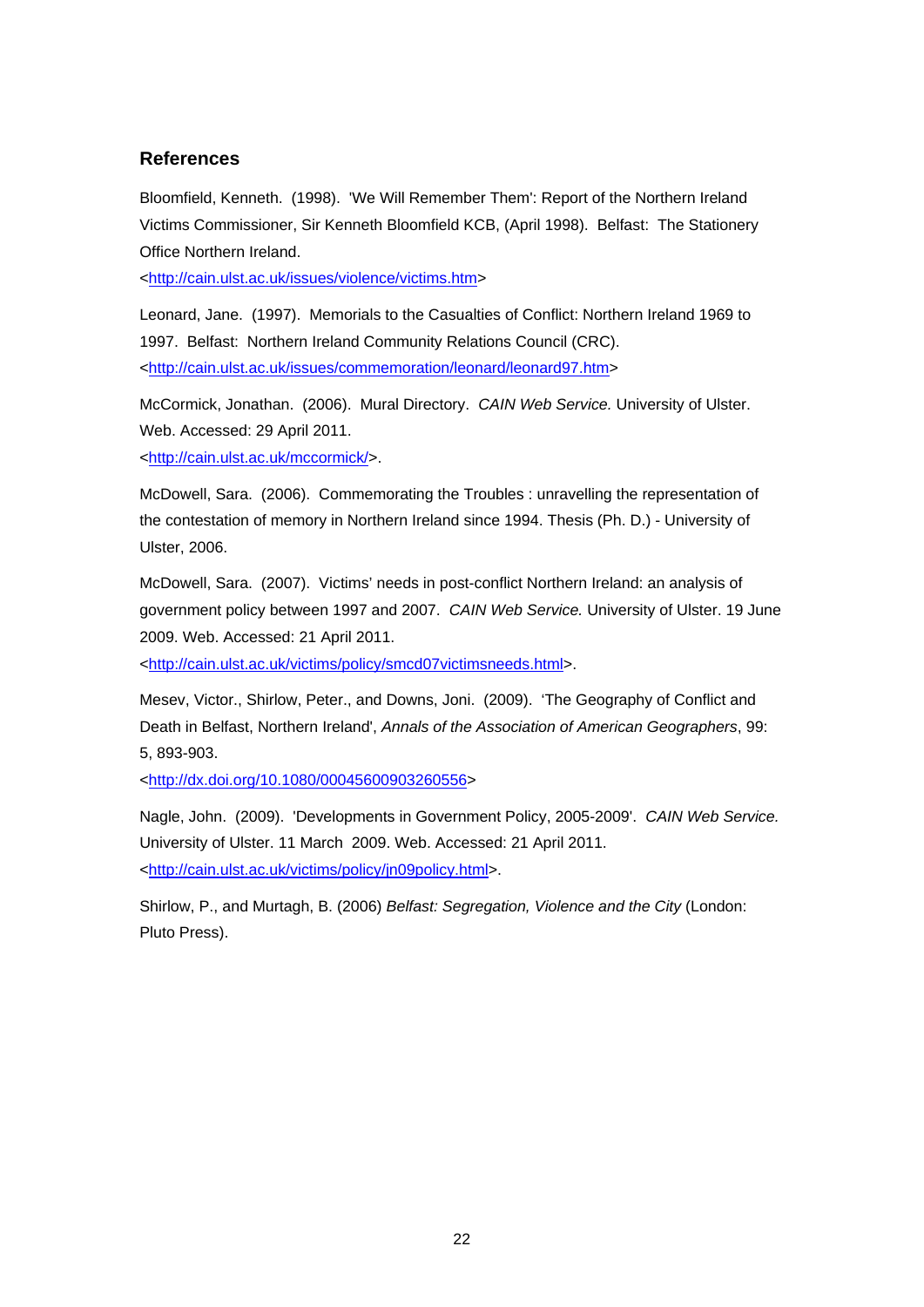# **Correspondence**

INCORE, Aberfoyle House, Magee Campus, University of Ulster, Northland Road, Derry / Londonderry, Northern Ireland BT48 7JL Email: la.kelleher@ulster.ac.uk (Kelleher)

CAIN Director, INCORE, Aberfoyle House, Magee Campus, University of Ulster, Northland Road, Derry / Londonderry, Northern Ireland BT48 7JL Email: m.melaugh@ulster.ac.uk (Melaugh)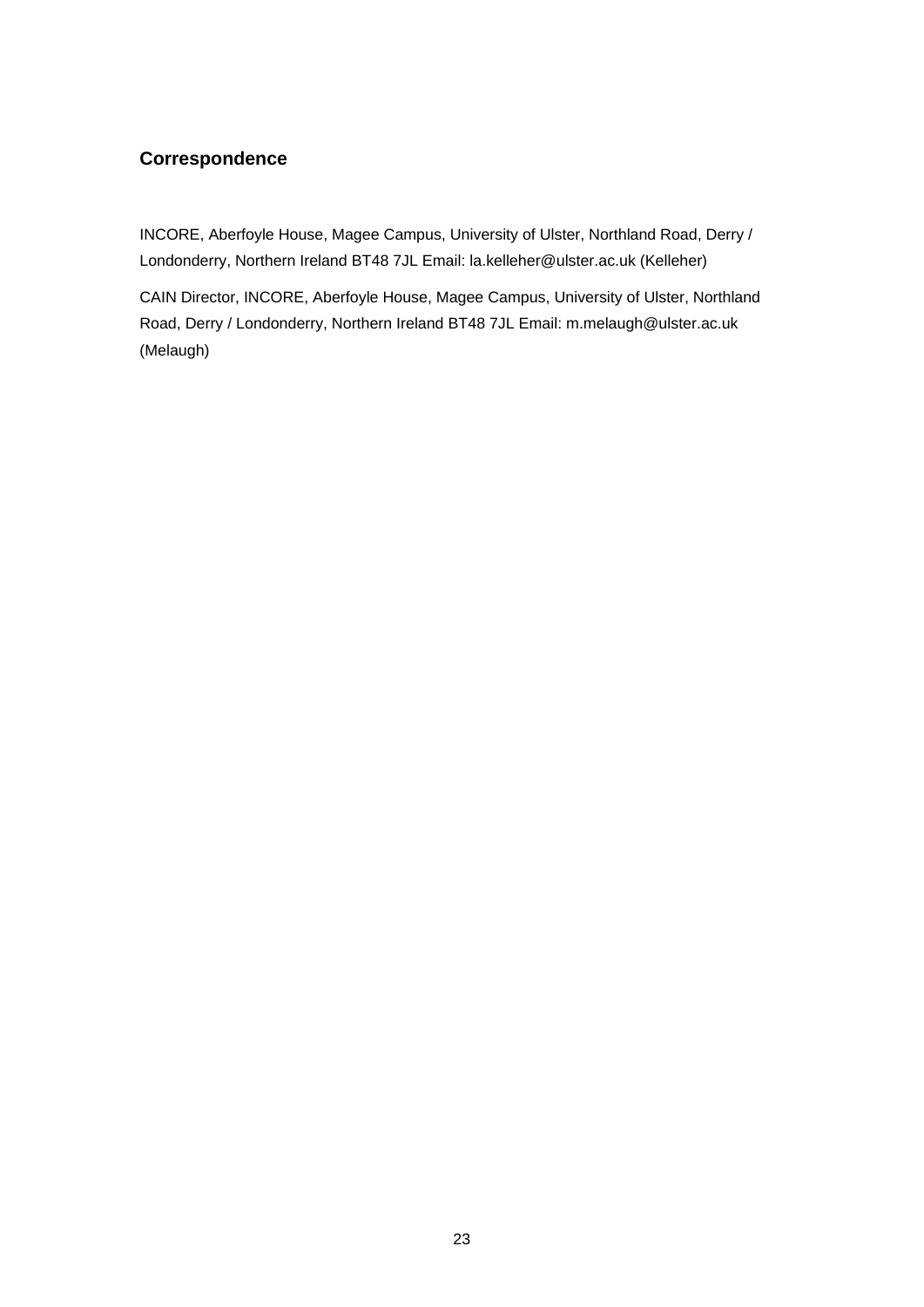# **Appendix 2** Large versions of GIS maps displayed in the above paper



Large version of **Figure 8** An example of a map displaying total death rates (per 1000 population)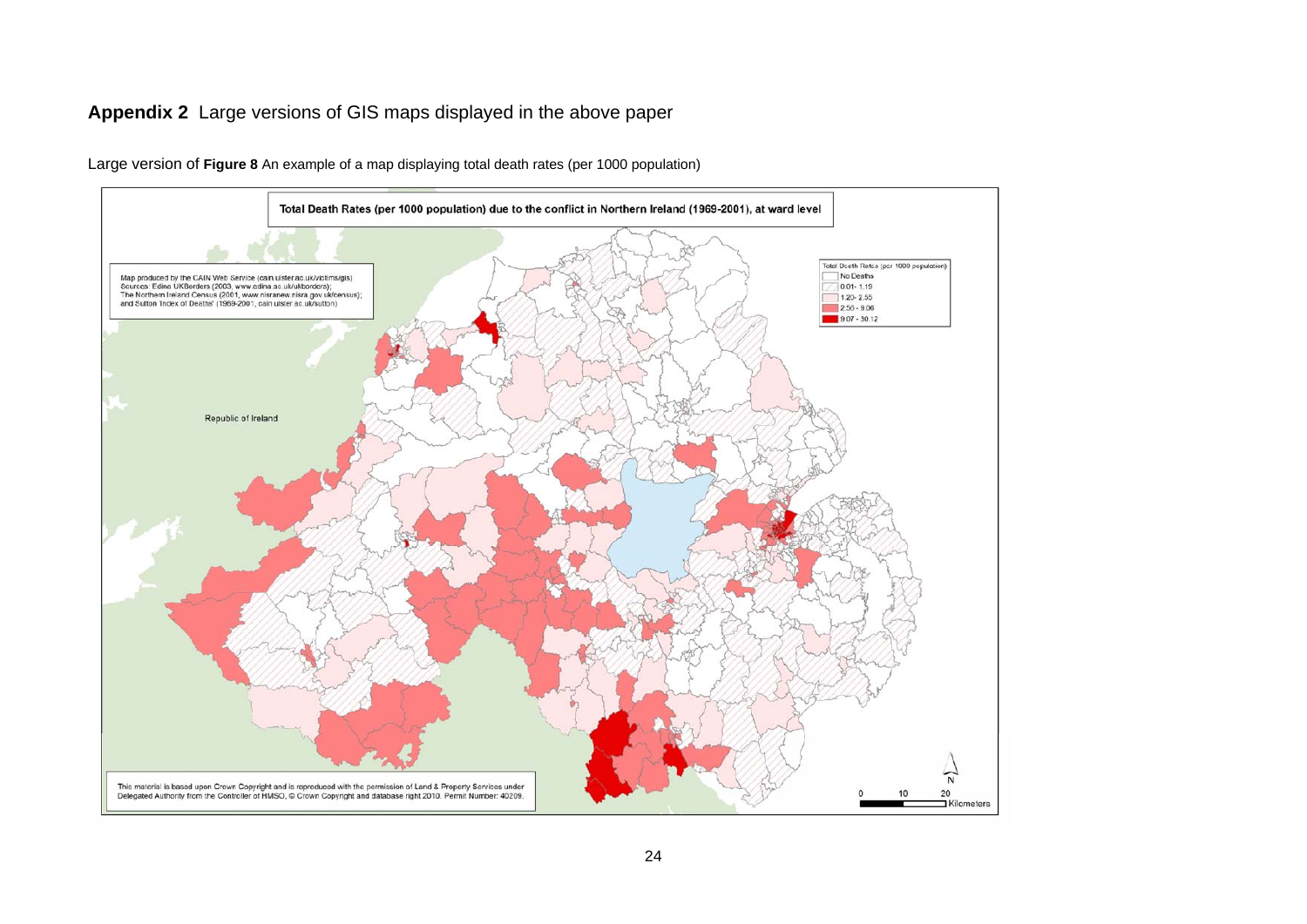Large version of **Figure 9** An example of a map showing total deaths at 1 km grid square level

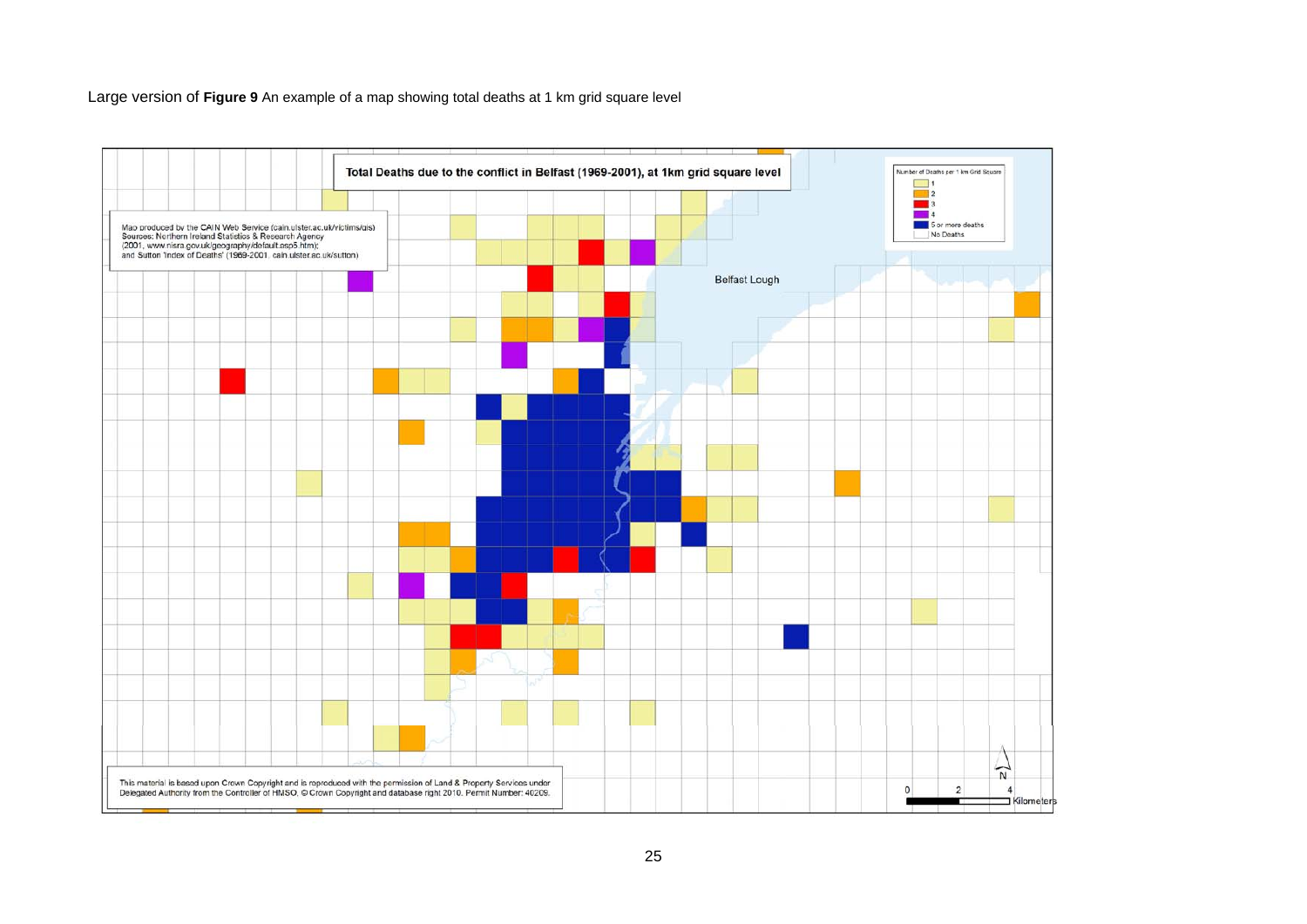Large version of **Figure 10** An example of a map showing distances between location of deaths and closest memorial

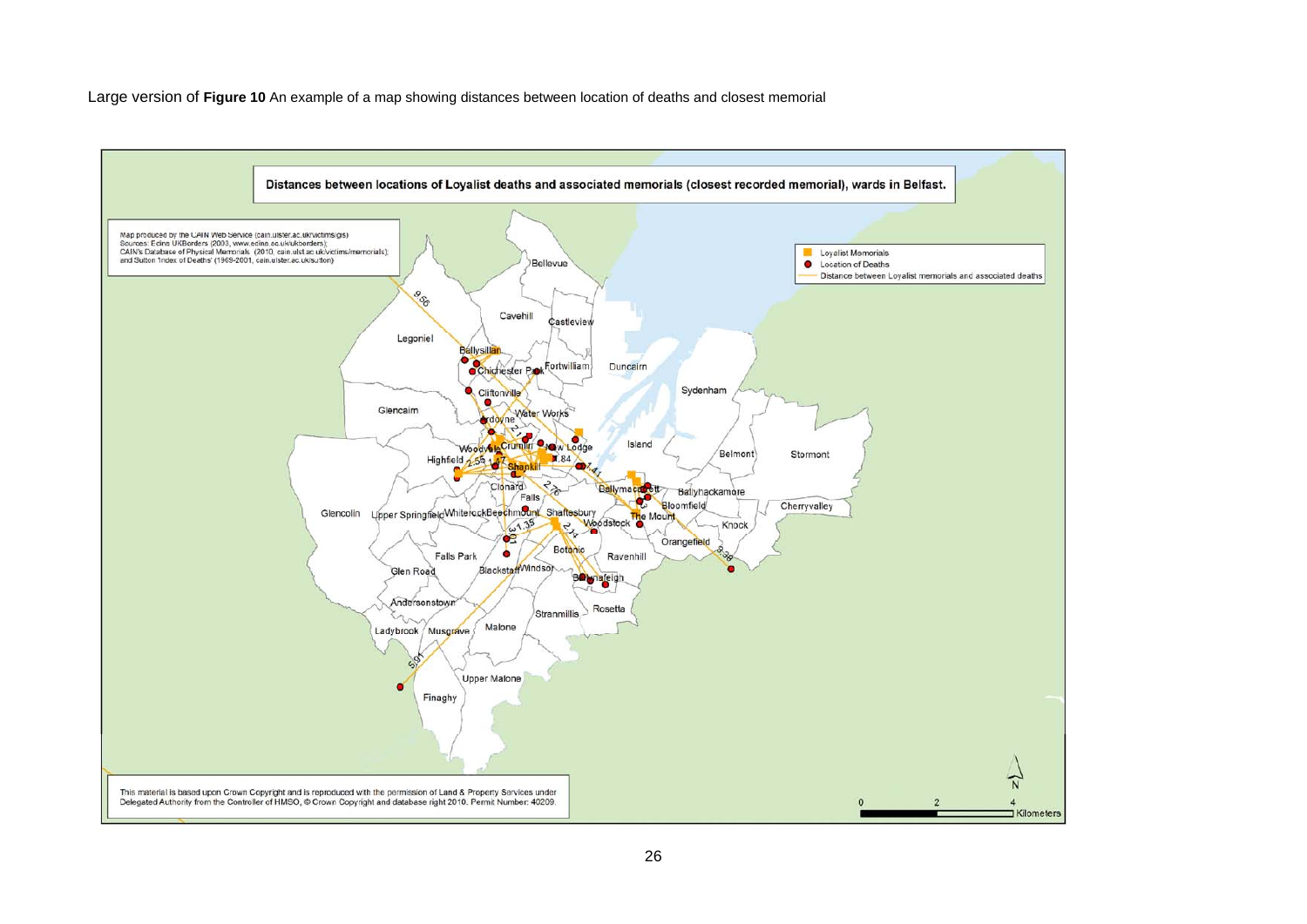Large version of **Figure 11** An example of a boxplot diagram illustrating distances between deaths and closest memorial



Distances between locations of deaths and closest associated memorials within a 10km limit

Sources: Sutton 'Index of Deaths' (1969-2001, cain ulster ac uk/sutton); and CAIN's Database of Physical Memorials (2010, cain ulst ac uk/victims/memorials)